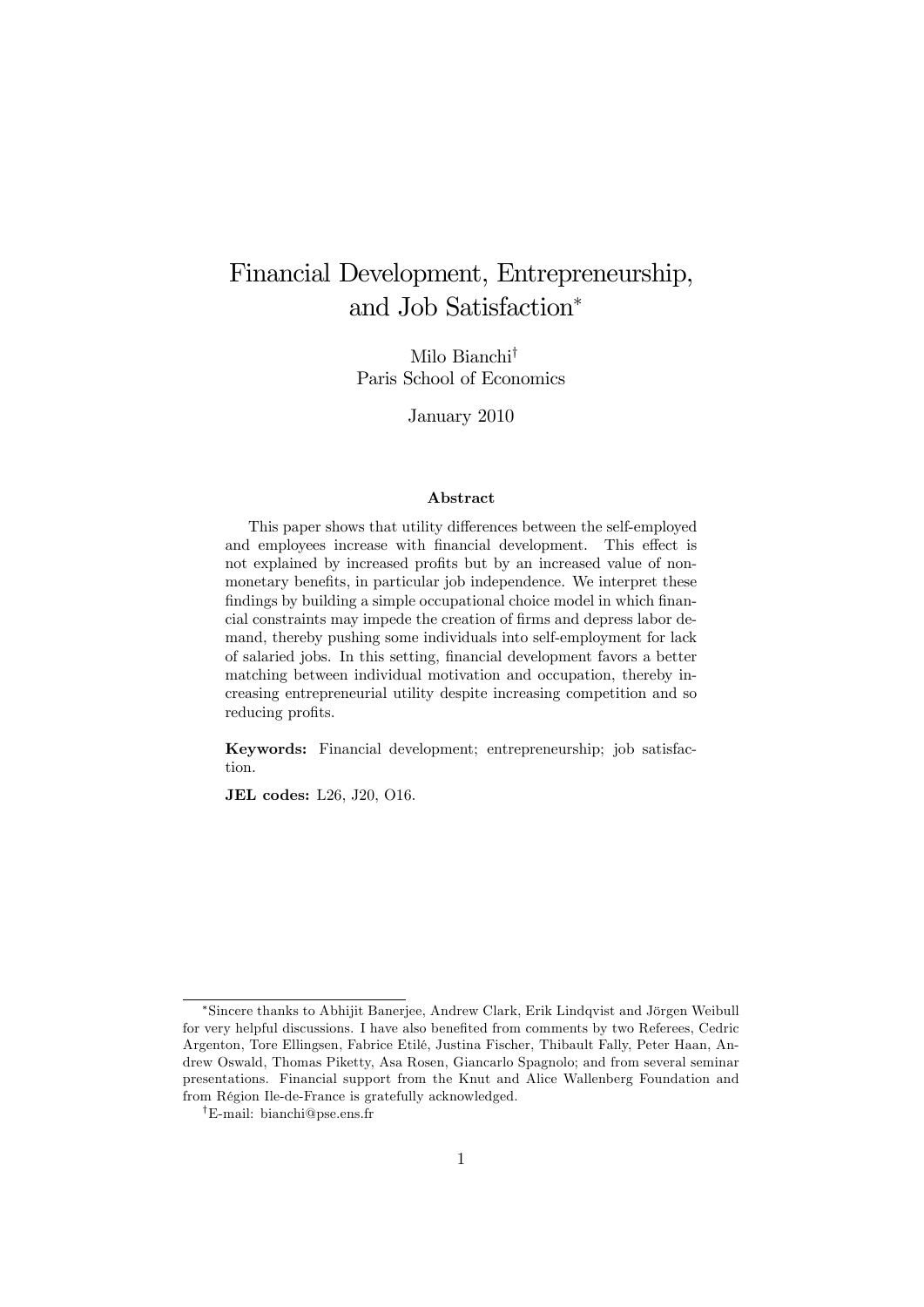# 1 Introduction

From a standard economic viewpoint, the choice of becoming an entrepreneur displays some puzzling features. First, it is on average unprofitable: returns to capital are too low and risk too high (Hamilton, 2000; Moskowitz and Vissing-Jorgensen, 2002). Second, it seems to deliver high utility: entrepreneurs often report higher levels of job satisfaction than employees with similar characteristics (Blanchflower and Oswald, 1998; Hundley, 2001; Benz and Frey, 2004). A popular explanation of these puzzles posits that being an entrepreneur gives substantial non-monetary benefits and that, due to financial barriers to entry, entrepreneurs can enjoy utility above market clearing (Blanchflower and Oswald, 1998).

In this paper, we examine the above argument by exploring both theoretically and empirically how utility differences between entrepreneurs and employees respond to financial development. The aim is to contribute to a better understanding of occupational choices, as driven by these utility differences, particularly in relation to market conditions.

Analyzing utility differences is a way to highlight that individuals may become entrepreneurs for very different reasons. These latter may in turn significantly affect their market behaviors. For example, the type of entrepreneurs, particularly in terms of their motivations and aspirations, is a key predictor of their potential for job creation and growth.<sup>1</sup> Similarly, whether entrepreneurs are driven by push or pull factors is a central determinant of their entry and exit over the business cycle.<sup>2</sup> Hence, understanding entrepreneurs' motivations appears crucial for assessing their contribution to economic development and so ultimately for guiding policy interventions.

We start by building an occupational choice model in which individuals can choose between becoming an entrepreneur, which requires investing capital and hiring workers, or looking for a job as an employee. The model builds on two main ingredients.<sup>3</sup> First, in addition to profits and wages, individuals value also non-monetary dimensions of their job. For example, entrepreneurs may derive utility from being their own boss.<sup>4</sup> In line with the evidence in Fuchs-Schündeln  $(2009)$ , we assume that individuals may differ in how much they like (or dislike) not having a boss, and so more generally in their (intrinsic) motivation for becoming an entrepreneur.

<sup>&</sup>lt;sup>1</sup>See for example Wennekers and Thurik (1999), Reynolds, Bygrave, Autio, Cox and Hay (2002), Stel, Carree and Thurik (2005), van Praag and Versloot (2007).

<sup>&</sup>lt;sup>2</sup>See for example Constant and Zimmermann (2004), Mandelman and Rojas (2007), Congregado, Golpe and Parker (2009).

<sup>&</sup>lt;sup>3</sup>These are also our main points of departure from classic models of entrepreneurship. Seminal contributions in this literature include Knight (1921), Schumpeter (1934), Lucas  $(1978)$ , Kihlstrom and Laffont  $(1979)$ , Holmes and Schmitz  $(1990)$ . See Parker  $(2004)$  and Bianchi and Henrekson (2005) for recent reviews.

<sup>&</sup>lt;sup>4</sup>See for example Taylor (1996), Blanchflower and Oswald (1998), Hamilton (2000), Benz and Frey (2004).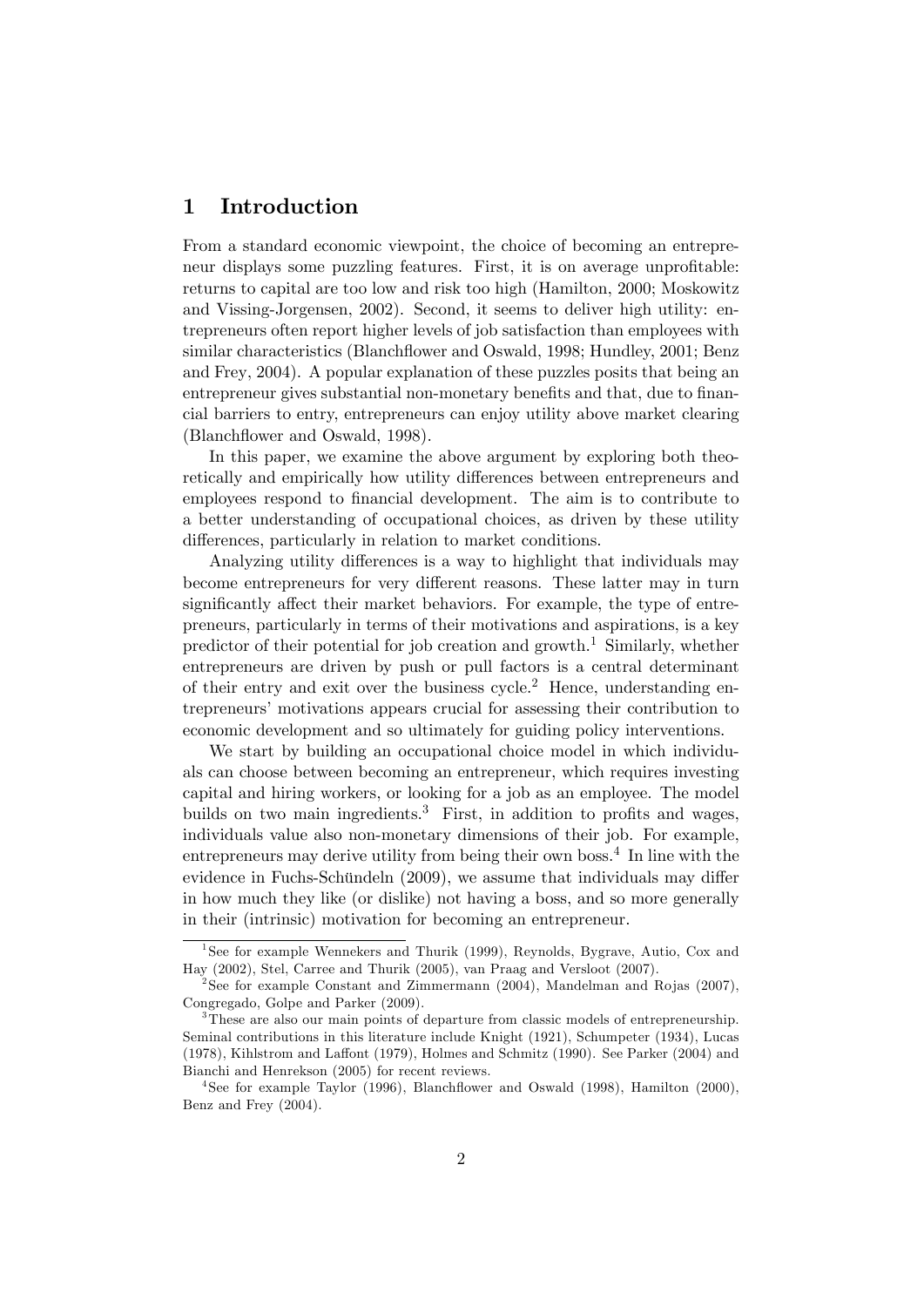The second key ingredient is that labor demand is determined by the amount of individuals who become entrepreneurs. If entrepreneurs are a few, labor demand is low and so is the probability of finding a salaried job. This may push some individuals to become entrepreneurs through lack of better opportunities.<sup>5</sup> It follows that individuals may start their businesses with very different motivations. On the one hand, they may choose to be entrepreneurs, as it is typically the case in more developed countries. On the other, they may become entrepreneurs by necessity. A substantial fraction of entrepreneurs in developing countries falls into this category (Reynolds et al., 2002), and these individuals may be very happy to leave their businesses for a salaried job.<sup>6</sup>

We then explore the effects of financial development in this setting. While the relation between financial constraints and occupational choices has received significant attention (see Banerjee and Duflo, 2005 and Levine, 2005 for recent surveys), we focus on the rather unexplored aspect of how financial development may affect individual utility, and in particular the non-monetary returns from entrepreneurship. As mentioned above, and as our analysis also confirms, such returns seem a crucial component of entrepreneurial choices.

In our model, financial development allows some poor individuals to access credit and set up a firm, which in turn increases competition and the demand for labor. In this way, the poor and most motivated individuals can become entrepreneurs, while the rich and least motivated individuals are induced to look for a salaried job. It follows that higher levels of financial development are associated with more satisfied entrepreneurs, and this is the case even if Önancial development increases competition and so reduces profits. In fact, in more financially developed countries, individuals tend to have chosen to be entrepreneurs because of their particular motivation rather than for lack of a better job.

These predictions are tested by using individual data on job satisfaction taken from the World Value Surveys, which provide comprehensive household surveys for a large set of countries over two decades. We focus on

<sup>&</sup>lt;sup>5</sup>In most existing occupational choice models, on the contrary, entrepreneurs have chosen to be so and they could have become employees, while employees for some reason could not become entrepreneurs. However, if this were the case, entrepreneurs would always be better off than employees, which seems at odds with the evidence mentioned next and it will not be true in our data.

 ${}^{6}$ See Banerjee and Duflo (2008) for a detailed account of this view in developing countries and Reynolds et al. (2002) for comprehensive surveys on necessity vs. opportunity entrepreneurs. Relatedly, see the literature on formality vs. informality (Harris and Todaro, 1970; Loayza, 1994; Schneider and Enste, 2000) and survival vs. growth enterprises (Berner, Gomez and Knorringa, 2008). On developed countries, see the literature on self-employment as a way out of unemployment (e.g. Evans and Leighton, 1989; Glocker and Steiner, 2007; Andersson and Wadensjö, 2007), and as a response to labor market discrimination (Borjas, 1986).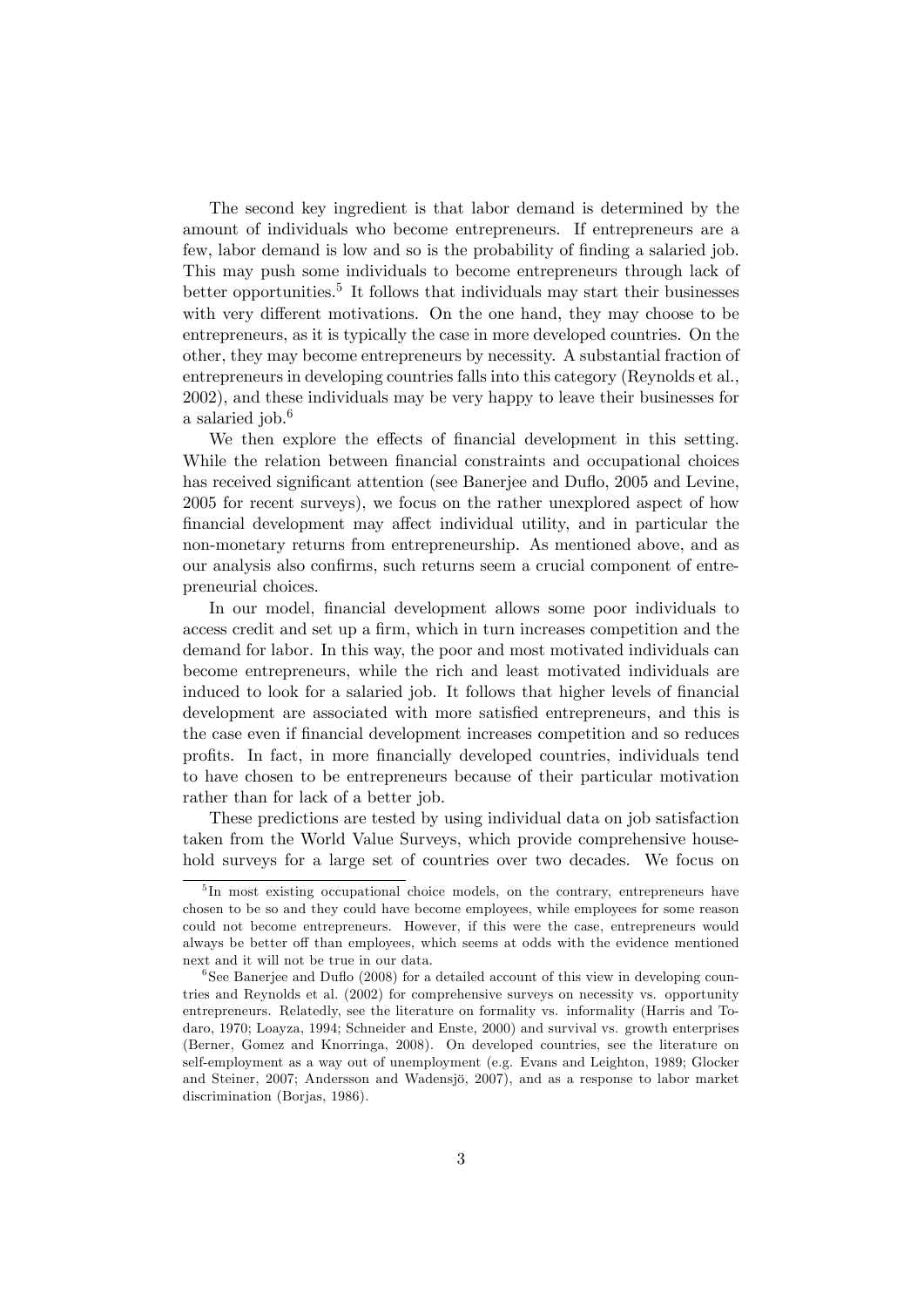self-reported levels of job satisfaction in order to account both for monetary and non-monetary returns from a job, which is crucial in our framework since profits and utility need not move in the same direction. Furthermore, in addition to standard demographic variables, these data provide information on beliefs, personality and different dimensions of individual jobs, which permits to test whether Önancial development works through these channels. Finally, while most of the evidence on entrepreneurs' job satisfaction comes from OECD countries, these data cover a wide sample of developing and developed countries. This allows us to draw a broader picture of whether entrepreneurship has different meanings, and financial development has different effects, according to a country's stage of development.

Our main Öndings lend support to the predictions of the model. First, descriptive statistics show that entrepreneurs report higher levels of job satisfaction than employees only in *more* financially developed countries; moreover, in these countries, entrepreneurs tend to report lower income than employees. These patterns are confirmed in a more structured analysis in which we control for a set of individual variables and, most importantly, for country-year fixed effects. It emerges that entrepreneurial utility relative to the utility of the employees *increases* with financial development. This result is robust to the inclusion of additional macroeconomic variables, accounting for example for better institutions or economic perspectives, as well as to the use of alternative measures of financial development. Moreover, this effect appears stronger in less financially developed countries, where many individuals become entrepreneurs by necessity and so many would be happy to switch to a salaried employment.

Finally, we explore the question of which mechanisms may underlie this relation. We first note that adding income to the explanatory variables does not change our results. Income appears (as expected) a strong determinant of job satisfaction, but higher financial development does not increase entrepreneurs' utility by making them richer. On the other hand, the effect of financial development becomes insignificant once we control for the degree of independence enjoyed in the job. This suggests that higher financial development allows entrepreneurs to enjoy higher non-monetary benefits, and in particular higher freedom in taking decisions in their job.

We present our model and theoretical analysis in Sections 2 and 3, respectively; Section 4 describes our data and Section 5 reports the empirical results; Section 6 concludes by discussing some policy implications. Omitted proofs and tables are reported in the Appendix.

# 2 The Model

Consider an economy populated by a unitary mass of risk-neutral individuals. Each individual is characterized by a type  $(a, b)$ , where a describes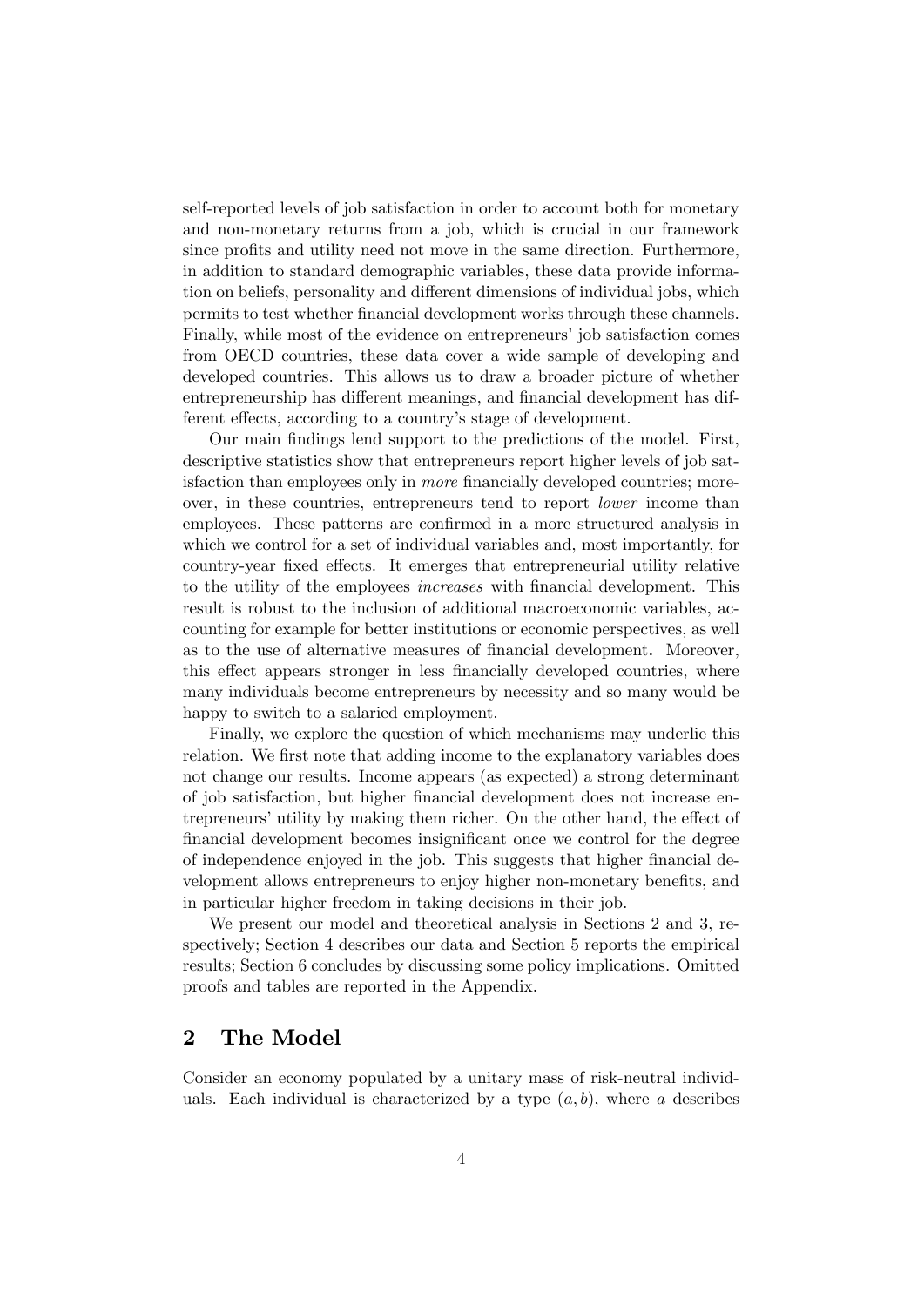his initial wealth and b his taste for being an entrepreneur (which for now we simply call motivation). Wealth is drawn from a smooth cumulative distribution function  $F$  with density  $f$ ; motivation from a smooth cumulative distribution function  $G$  with density  $g$ . These draws are assumed to be statistically independent. In addition, each individual is endowed with one unit of labor, which he may employ either for setting up a firm or to work as an employee. We now describe these options in further detail.

### 2.1 Options

First, an individual can set up a firm. We assume that each firm produces the same homogeneous good and it has the same size: it employs k units of capital,  $l$  workers, and it produces  $q$  units of output. The profit is then

$$
\pi = pq -wl - rk,\tag{1}
$$

where p denotes the price of the good,  $w$  denotes workers' wage, and  $r$  is the market interest rate. In addition, managing a firm gives utility  $b$ . Hence, an individual who sets up a firm enjoys utility

$$
U_1 = \pi + b. \tag{2}
$$

These individuals are called entrepreneurs, and we denote their population share with  $x_1$ . As a second option, an individual can look for a job in one of these Örms. If he is hired, he enjoys utility

$$
U_2=w.
$$

The population share of *workers* is denoted with  $x_2$ . If he is not hired, he remains idle and enjoys some utility which we normalize to zero.<sup>7</sup>

### 2.2 Markets

There are three markets in our economy: a labor market, a product market and a credit market. In the labor market, the wage  $w$  is bounded below by  $w$ , which implies that this market may display excess supply. In this case, each applicant has the same probability of getting a job. While the general spirit of the model would be unchanged if we had market clearing wages, we wish to capture the idea that some persons may be pushed into self-employment as a way to avoiding unemployment. As detailed in the Introduction, this appears a prominent case, especially in developing countries. The specific

 $7$ Perhaps more sensibly, these individuals may be thought as turning to petty entrepreneurial activities, which require very little capital and no additional worker to operate and provide subsidence levels of production (see the references in footnote 6). This interpretation would reinforce our subsequent results.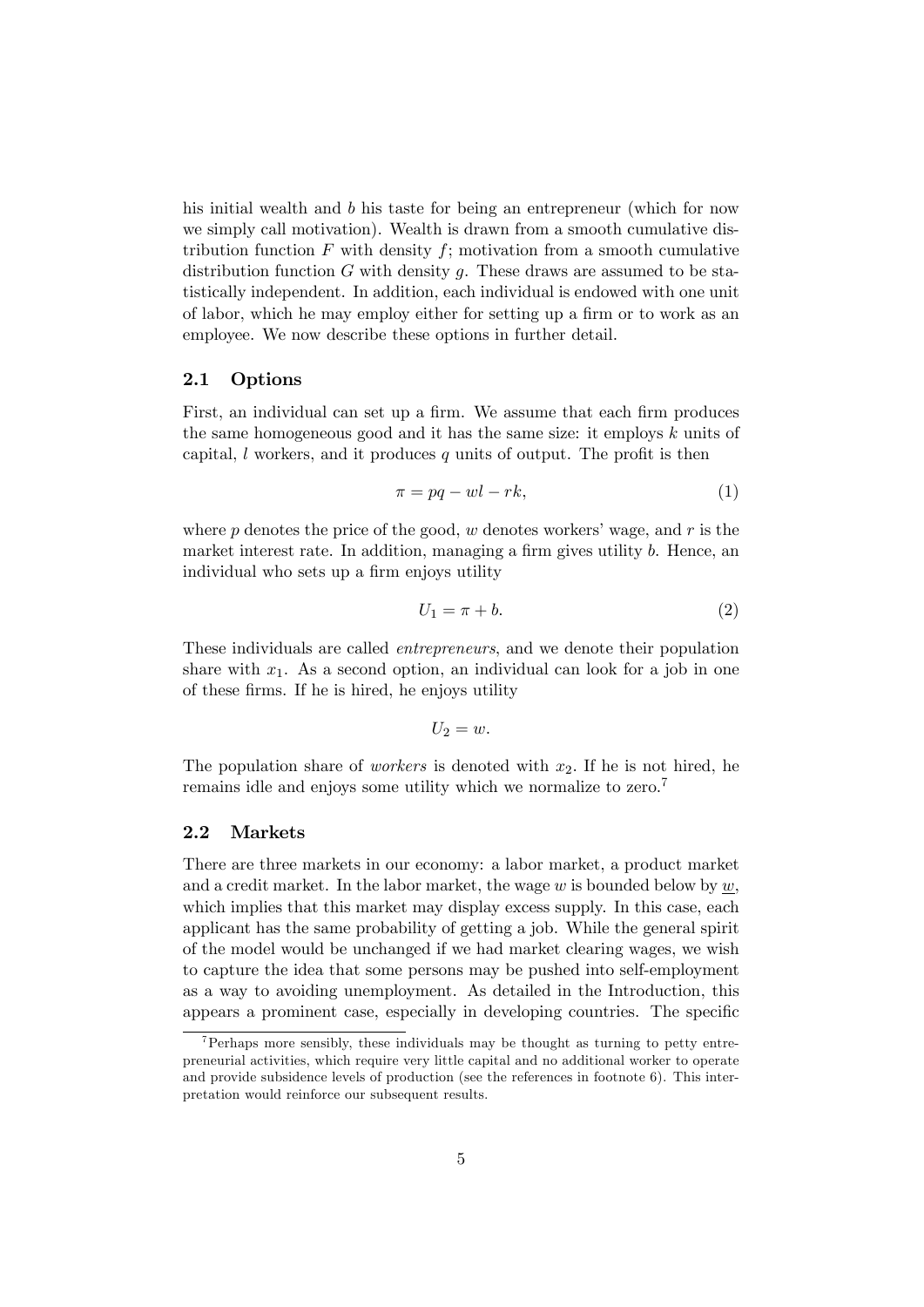modelling choice is meant to be minimal with respect to this goal; more sophisticated reasons for non-market clearing wages are given for example in Weiss (1980) and Shapiro and Stiglitz (1984). The number of workers equals firms' demand, so we have

$$
x_2 = lx_1. \tag{3}
$$

The product market is described by a decreasing inverse demand function

$$
p = P(Q),\tag{4}
$$

where  $Q = x_1q$  denotes the total output produced in the economy. The product demand is here taken as exogenous (say, coming from abroad). Again, this is meant to be the simplest way to model a situation in which a larger share of entrepreneurs increases competition in the product market. While one may also think of positive externalities among firms, we will show that, even disregarding them, entrepreneurs may report higher payoffs when more firms are created.<sup>8</sup> Entrepreneurs take the price  $p$  as given, and inelastically supply their output.

The financial market is competitive, the interest rate  $r$  is fixed and exogenous, and we normalize it to one. An individual with wealth  $a$  can ask for a loan  $(k-a)$  in order to set up a firm. However, ex-post moral hazard limits the maximum size of this loan. Since, at cost  $c$ , an individual can renege on his loan contract and run away with the money, the required repayment  $(k - a)$  cannot exceed c. Hence, only individuals with enough wealth can set up a firm, and we define this lower bound on wealth as

$$
a^* \equiv k - c. \tag{5}
$$

The threshold  $a^*$  decreases with c, which measures how easy it is to enforce loan contracts and is therefore an indicator of financial development.<sup>9</sup>

### 2.3 Equilibrium

In equilibrium, each individual, given his type, chooses an option in order to maximize his expected utility and the markets function according to equations (3), (4) and (5). In this equilibrium, an individual with wealth lower

 ${}^{8}$ The same effect would occur if the product demand depended on wages, employment and on the amount of aggregate wealth not in invested firms (but not on entrepreneurial profit).

 $9$ Our formalization of financial market imperfections is very similar to the one in Banerjee and Newman (1993). The fact that only sufficiently wealthy individuals get loans can also be derived in a model of moral hazard à la Holmstrom and Tirole (1997) or costly screening. While we abstract from issues of optimal financing contract, we notice that condition  $(5)$  would be unchanged in the case of equity financing. The latter is however likely to play a minor role in our subsequent empirical analysis.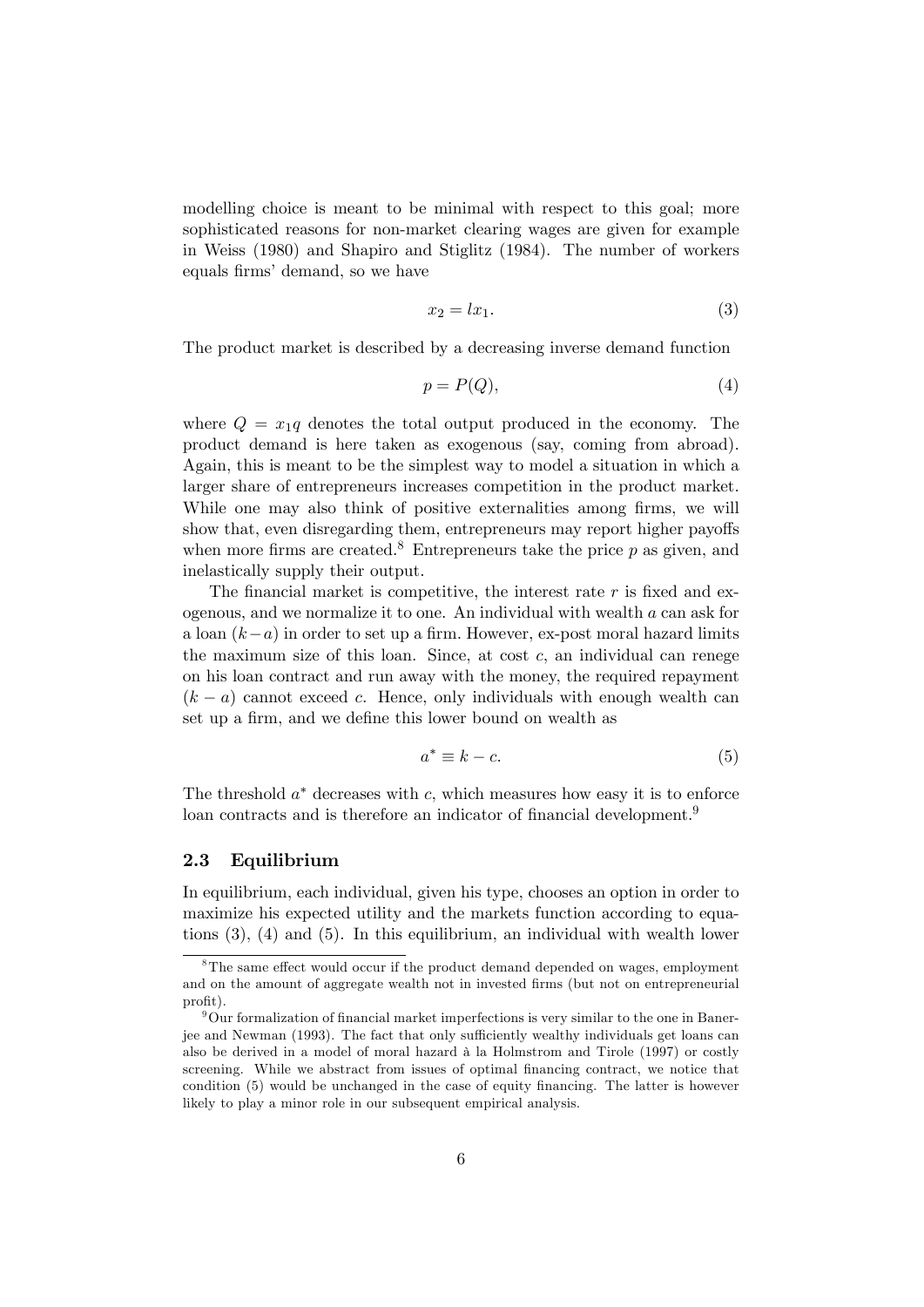than  $a^*$  has no option other than to look for a job as worker. Instead, an individual with wealth greater than  $a^*$  and motivation b prefers to set up a firm if and only if

$$
pq - wl - rk + b \ge \frac{lx_1}{1 - x_1}w,\tag{6}
$$

which implicitly defines a lower bound on b as

$$
b^* \equiv \frac{wl}{1 - x_1} + rk - pq. \tag{7}
$$

Provided that an equilibrium exists, the share of entrepreneurs  $x_1$  is implicitly defined by

$$
x_1 = [1 - F(a^*)][1 - G(b^*)]. \tag{8}
$$

This equation also characterizes labor supply  $(1 - x_1)$  and, by equation (3), the share of workers  $x_2 = lx_1$ . We are then interested in identifying the conditions for the existence and uniqueness of an equilibrium in our economy.

# 3 Analysis

To show that an equilibrium exists and that it is unique, we first note that the right hand side of equation (7) decreases in  $b^*$ . In fact, a higher  $b^*$  leads to a lower share of entrepreneurs  $x_1$  and so to a higher labor supply  $(1-x_1)$ and to a higher price p (since total output  $Q$  increases in  $x_1$ ). This implies that equation (7) uniquely defines  $b^*$ .

Moreover, the minimal motivation of those who prefer running a firm increases with the share of entrepreneurs  $x_1$ . In fact, a higher  $x_1$  reduces the incentive to set up a firm both because it reduces the price  $p$  and because it increases the demand for workers and so the probability of being hired. This is expressed in the next Lemma.

**Lemma 1** The minimal entrepreneurial motivation  $b^*$  is increasing with the share of entrepreneurs  $x_1$ .

It follows from Lemma 1 that the right hand side of equation (8) decreases in  $x_1$ , and thus equation (8) uniquely defines the share of entrepreneurs  $x_1$ . We summarize with the following Proposition.

**Proposition 1** An equilibrium exists and it is unique. It is defined by equations  $(3)$  and  $(8)$ .

# 3.1 Financial Development, Profits and Job Satisfaction

We are then interested in analyzing how financial development affects utility differences between entrepreneurs and workers. In particular, we consider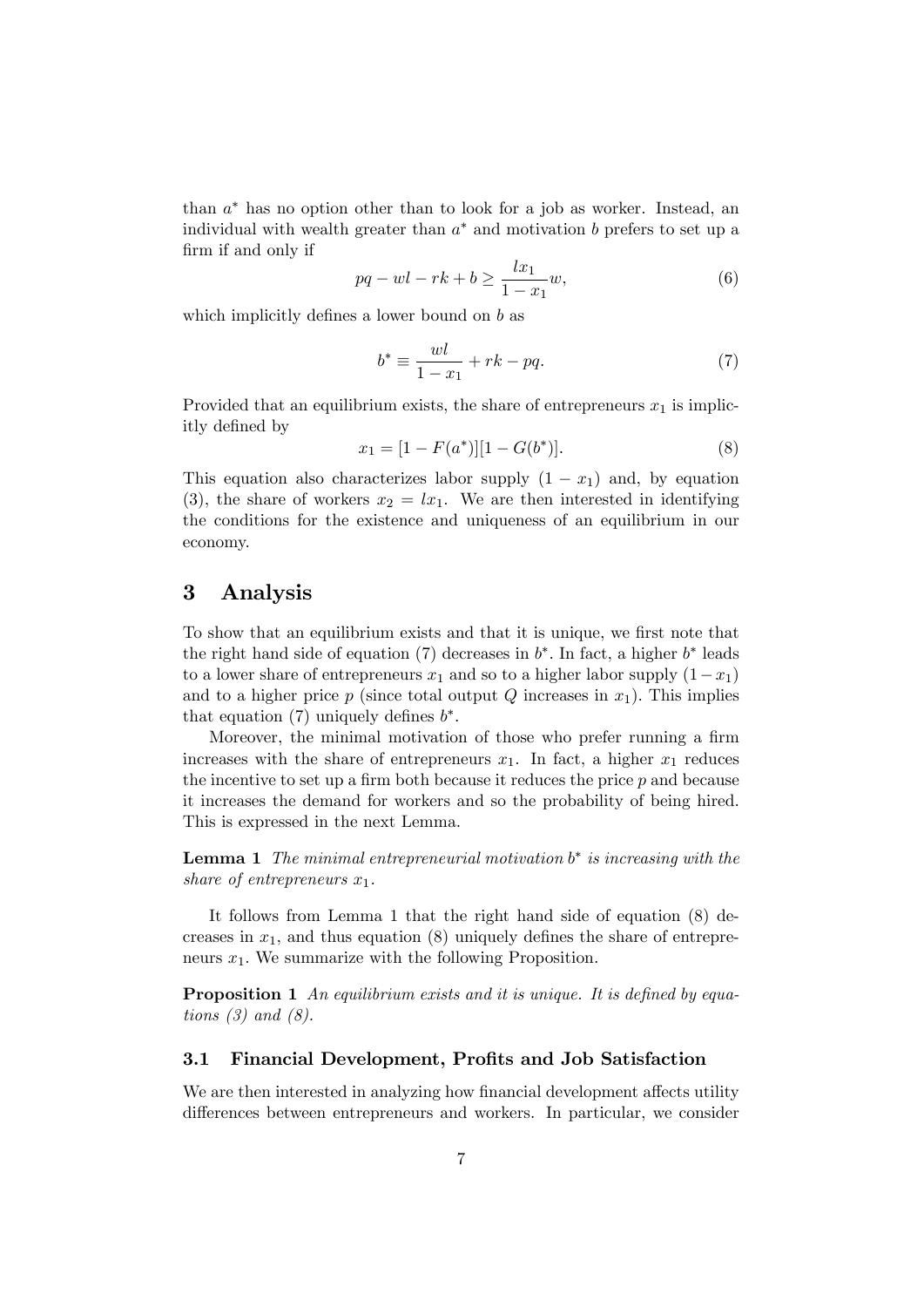how these effects may depend on a country's stage of development and how they may differ along monetary and non-monetary dimensions of individual utility.<sup>10</sup> The average utility of an entrepreneur can be decomposed into the sum of profit

$$
\pi = pq -wl - rk,
$$

and average non-monetary benefit

$$
\bar{b} = \frac{1}{1 - G(b^*)} \int_{b \ge b^*} bg(b) db.
$$
 (9)

Utility differences are defined as

$$
D = \pi + \bar{b} - w.\tag{10}
$$

Differentiating equation (10) with respect to c, we write the effects of financial development on utility differences  $D$  as

$$
\frac{\partial D}{\partial c} = \frac{\partial p}{\partial c}q - \frac{\partial w}{\partial c}(1+l) + \frac{\partial \bar{b}}{\partial c}.
$$
 (11)

In order to interpret equation  $(11)$ , we first note that, by relaxing wealth constraints, financial development allows a higher fraction of individuals to pay the cost of setting up a firm. The share of entrepreneurs then increases in financial development, up to the point at which everyone is employed either as a worker or as an entrepreneur, i.e.  $x_1 + lx_1 = 1$ . We show this in the following Lemma.

**Lemma 2** There exists a level of financial development  $c^*$  such that the share of entrepreneurs  $x_1$  increases in c for  $c < c^*$  and it is  $x_1 = 1/(1 + l)$ for all  $c \geq c^*$ .

It follows that utility differences between entrepreneurs and workers tend to be higher in more financially developed countries. By equation  $(6)$  it must be that, for all those who become entrepreneurs,

$$
U_1 \ge \frac{lx_1}{(1-x_1)}U_2. \tag{12}
$$

Given Lemma 1, the share of entrepreneurs is low when financial development is low. In this case, many individuals choose to be entrepreneurs even if they would prefer to be workers, since labor demand is low and so the probability of being hired is small.<sup>11</sup>

<sup>&</sup>lt;sup>10</sup>Obviously, we are only considering the case in which  $c < k$  and so financial development may have some effect.

 $11$ <sup>11</sup>The fact that labor market imperfections are less likely to bind in more financially developed countries is due to our assumption that the minimum wage is not correlated to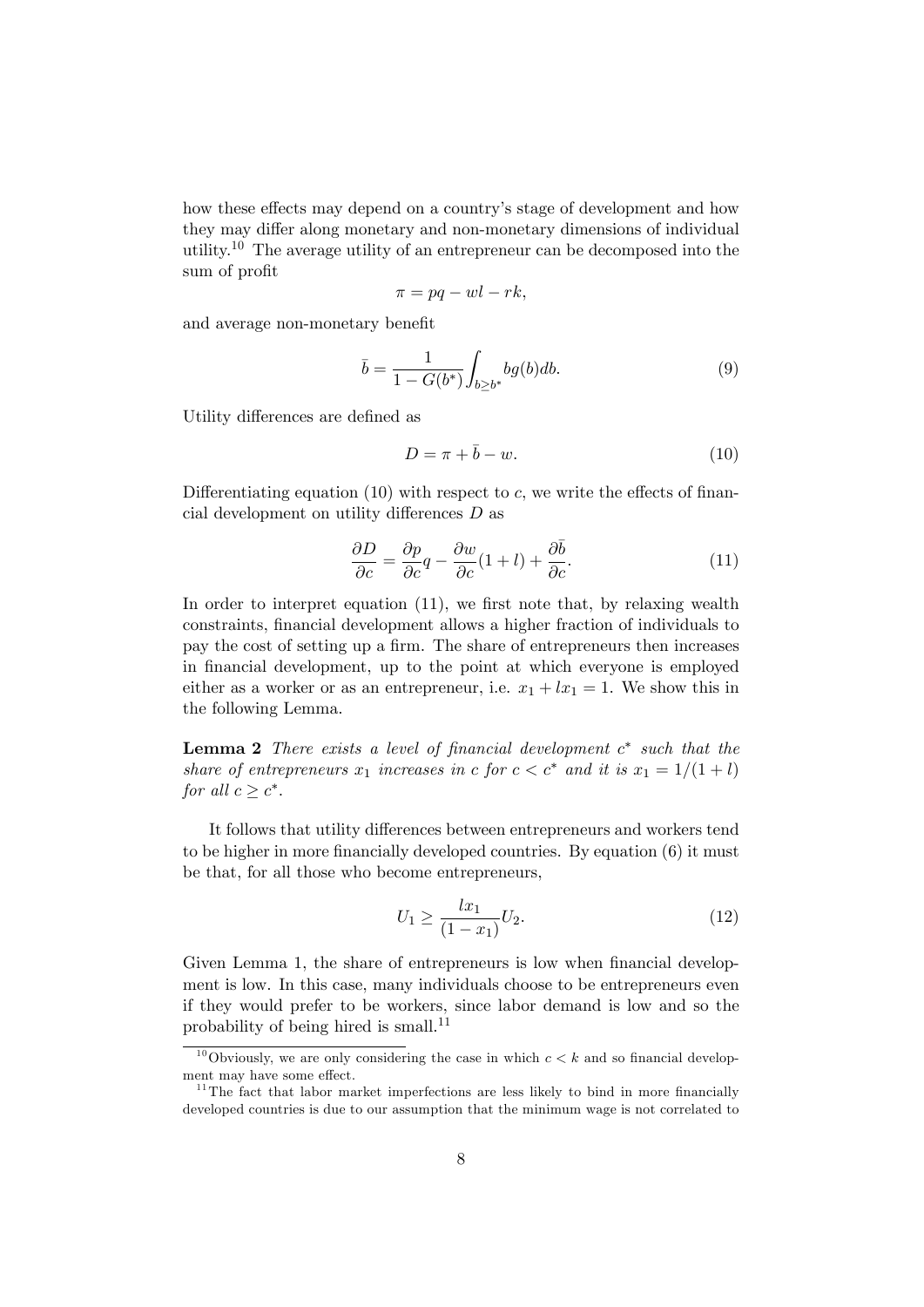Hence, in countries with low Önancial development, entrepreneurship may come from the necessity of finding a job rather than from the choice of highly motivated individuals. In these countries, then, entrepreneurs need not be more satisfied with their job than employees. When financial development is high, instead,  $x_1 = 1/(1 + l)$  and so  $U_1 \ge U_2$  for all those who become entrepreneurs. This implies that utility differences between entrepreneurs and workers are positive.

We then turn to the effect of financial development on profits and wages. For  $c < c^*$ , higher financial development increases labor demand, but the wage remains at its minimum  $\underline{w}$  as there is still excess labor supply. Total production also increases (as less individuals end up idle), and this reduces the price p and so the profit. For  $c \geq c^*$ , the share of entrepreneurs is constant, and so is the price, while the wage increases as more people compete to attract workers. This is shown more formally in the next Lemma.

**Lemma 3** For  $c < c^*$ , the price p decreases with c and the wage w is constant at <u>w</u>; for  $c \geq c^*$ , the price p is constant and the wage w increases with  $\boldsymbol{c}.$ 

Lastly, we look at the effects of financial development on  $\bar{b}$ , which represents the non-monetary dimensions of individual utility. These effects depend on how the minimal motivation  $b^*$  varies with c. For  $c < c^*$ ,  $b^*$ increases both as profits decrease (via product market competition) and as the probability of being hired increases. For  $c \geq c^*$ ,  $b^*$  still increases (though possibly less than for  $c < c^*$  since labor market competition increases the wage. Hence, financial development allows poor individuals with high motivation to become entrepreneurs and induces those with low motivation to exit and look for jobs as employees. The following Proposition summarizes these predictions, which we test in the next Section.

#### Proposition 2

a. Entrepreneurs enjoy higher utility than employees only in more financially developed countries.

b. Entrepreneurial profits  $\pi$  decrease with financial development.

c. Entrepreneurial non-monetary benefits b increase with financial development, and this effect may be stronger when financial development is low.

financial development. From a theoretical viewpoint, a positive relation between financial and labor market development is what one would expect in models where moral hazard on the part of workers is the reason for imperfect labor markets (see the references in Section 2.2) and moral hazard on the part of borrowers is the reason for imperfect access to credit. From an empirical viewpoint, this is a common theme in the literature on labor market imperfections and self-employment (see Addison and Teixeira, 2003 and the references in footnote  $6$ ), and it will be confirmed in our data too.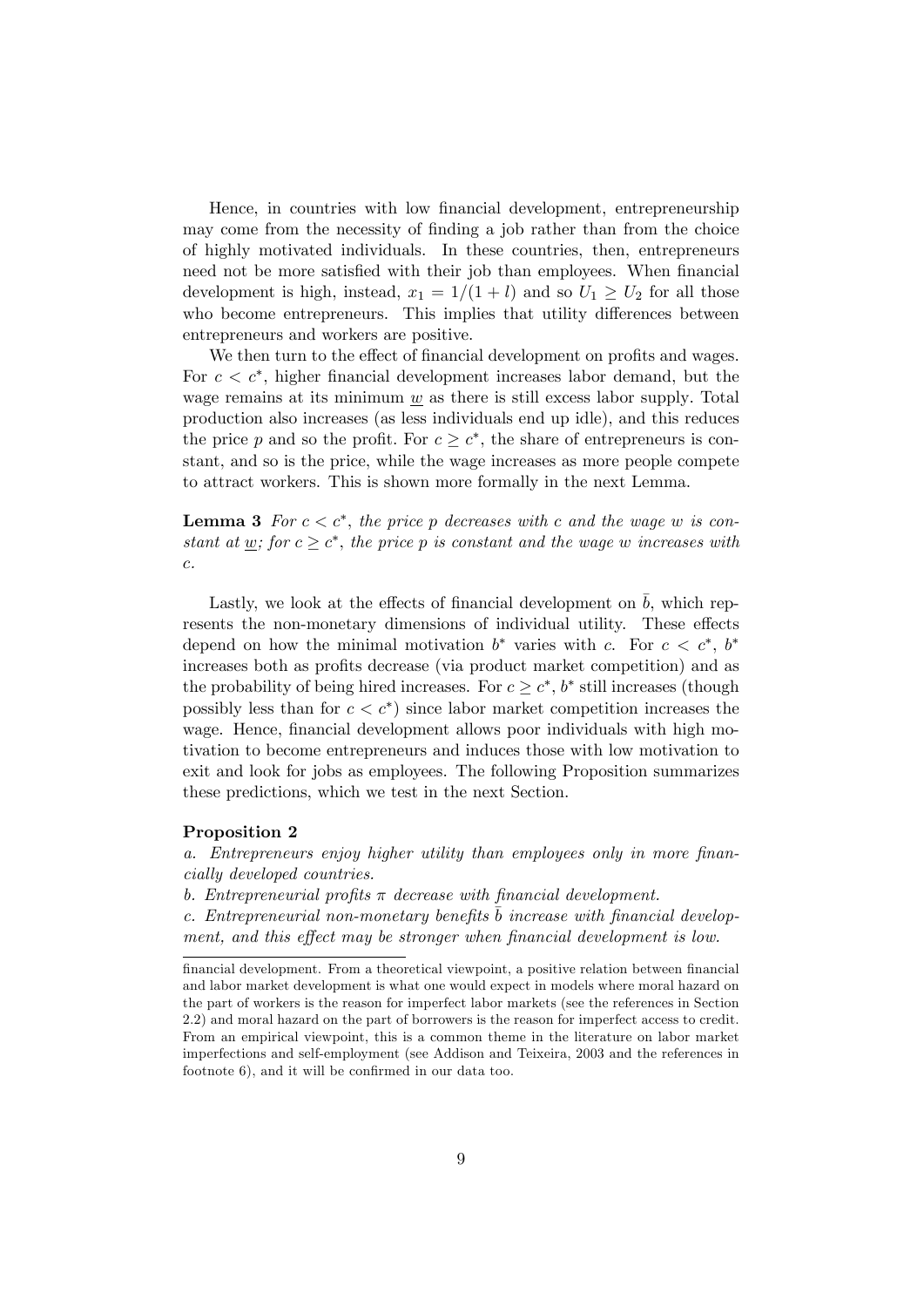# 4 Testing the Model

We are interested in exploring the effects of financial development on the utility of entrepreneurs relative to workers. In particular, in line with the interpretation suggested by the previous model, we look at the effects of Önancial development both on income and on non-monetary components of individual utility, and we test whether these effects depend on the country's stage of development.

It should already be noted, however, that we are going to estimate the changes in utility within the group of entrepreneurs relative to the group of workers, but the composition of these groups may change with Önancial development. In other words, we do not estimate the effects on the same individuals, but rather the effects on a representative individual within a group over time and across countries.

### 4.1 Data

In most of our analysis, the dependent variable is the self-reported level of job satisfaction. We consider a 1 to 10 index based on the answer to the question: "Overall, how satisfied or dissatisfied are you with your job?" This variable is taken from the World Value Surveys (WVS), and is available for 46 countries over the period  $1981 - 2001$ .<sup>12</sup> We focus on job satisfaction since, as emphasized in the previous analysis, we need an indicator which includes both monetary and non-monetary returns from a job. Indeed, we will see that income is a major determinant of job satisfaction (which suggests we are not capturing purely non-monetary returns), but it is not the only determinant of job satisfaction (which suggests we are not capturing purely monetary returns either).

We are interested in exploring job satisfaction of the self-employed vs. employees. As common in survey studies, we classify an individual as selfemployed if he/she responded that self-employment represents his/her main activity, as opposed to salaried work.<sup>13</sup> The self-employed represent both own-account entrepreneurs and employers, the vast majority being very small businesses.<sup>14</sup> In relation to typical business statistics, which include only Örms beyond some size, this allows a more direct link with occupational choices: even in highly Önancially developed countries, the vast majority of new Örms are very small (Kerr and Nanda, 2009). Moreover, as argued in Blanchflower, Oswald and Stutzer (2001), self-employment is defined fairly consistently across countries.

 $12$ The surveys were conducted in four waves (in the early 80s, early 90s, late 90s, and early 2000s) and not all countries were included in all waves.

 $13$  One may also be classified as retired, unemployed, housewife, student, but for consistency with the model these individuals are not considered.

 $14$ Among non farmer self-employed in our sample, 5% have 10 or more employees, 35% have between 1 and 9 employees, and the rest are running a one-man business.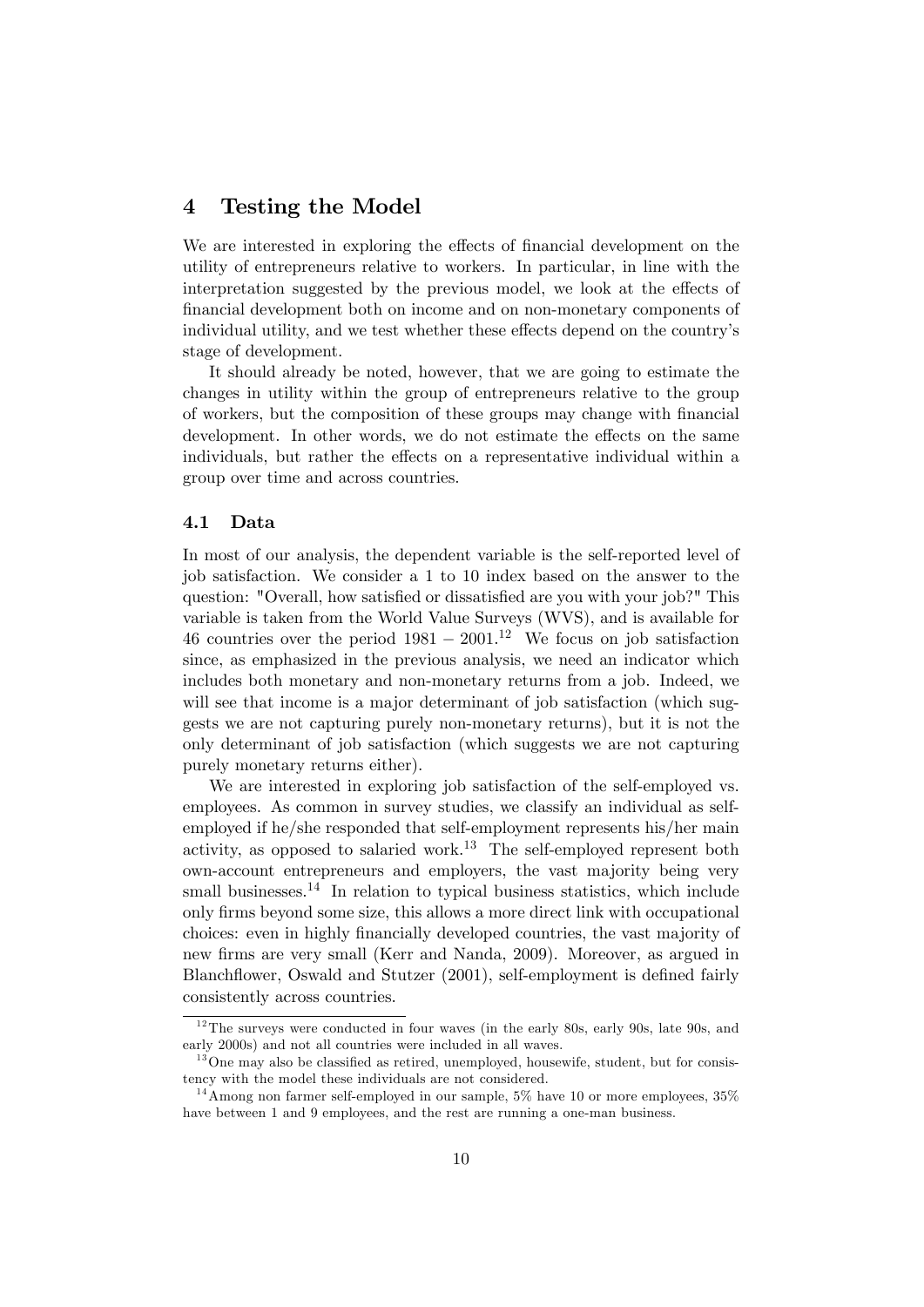For each individual, information is also provided on demographic characteristics, income, employment status, and several variables describing beliefs, personality and different dimensions of his or her job. In total, we have 50978 individual observations for full time employees and 7010 for the self-employed, divided into 88 country-year groups.

While financial development has a rather precise theoretical definition<sup>15</sup>, its measure presents several challenges (see Levine, 2005 for a discussion). In our analysis, we employ the most commonly used indicator in the literature on finance and growth: the level of domestic credit to the private sector, in percentage of GDP. The variable is taken from the World Development Indicators, published by the World Bank. In our sample, it displays a considerable variation both within and across countries, ranging from 1:68 (Poland, 1989) to 195:98 (Japan, 1990).

This indicator seems well suited for our purposes. It reflects the availability of bank credit, which is a fundamental ingredient to facilitate the access to credits for individuals or very small firms. On the other hand, private credits represent an outcome of financial development; hence, we will check the robustness of our analysis with an indicator of inputs of the Önancial system, i.e. privately owned banks. In particular, following Aghion, Fally and Scarpetta (2007), we employ a measure of the percentage of bank deposits held in privately owned banks.

Finally, we use other macroeconomic variables such as per capita GDP, GDP growth, unemployment, minimum wage, regulation, legal origin and trust. A more detailed description and summary statistics of all our variables can be found in the Appendix.

# 5 Empirical Evidence

### 5.1 Descriptive Evidence

As suggested by our model, the self-employed need not enjoy greater utility than the employees: in less financially developed countries, self-employment can simply be a way to avoid unemployment. To get a first idea of where the status of self-employed is a significant determinant of job satisfaction, we estimate the following equation separately for each country and year:

$$
U_i = \alpha + \beta X_i + \gamma SE_i + \varepsilon_i. \tag{13}
$$

The dependent variable  $U_i$  denotes individual job satisfaction,  $X_i$  is a set of individual variables including gender, age, age-squared, education, marital status, and  $SE_i$  is a dummy equal to one if i is self-employed. If the selfemployed enjoy higher utility in a given country and year, then the coefficient

 $15$ Roughly, the ease at which an individual with a profitable investment project can access the financial means necessary to fund such a project.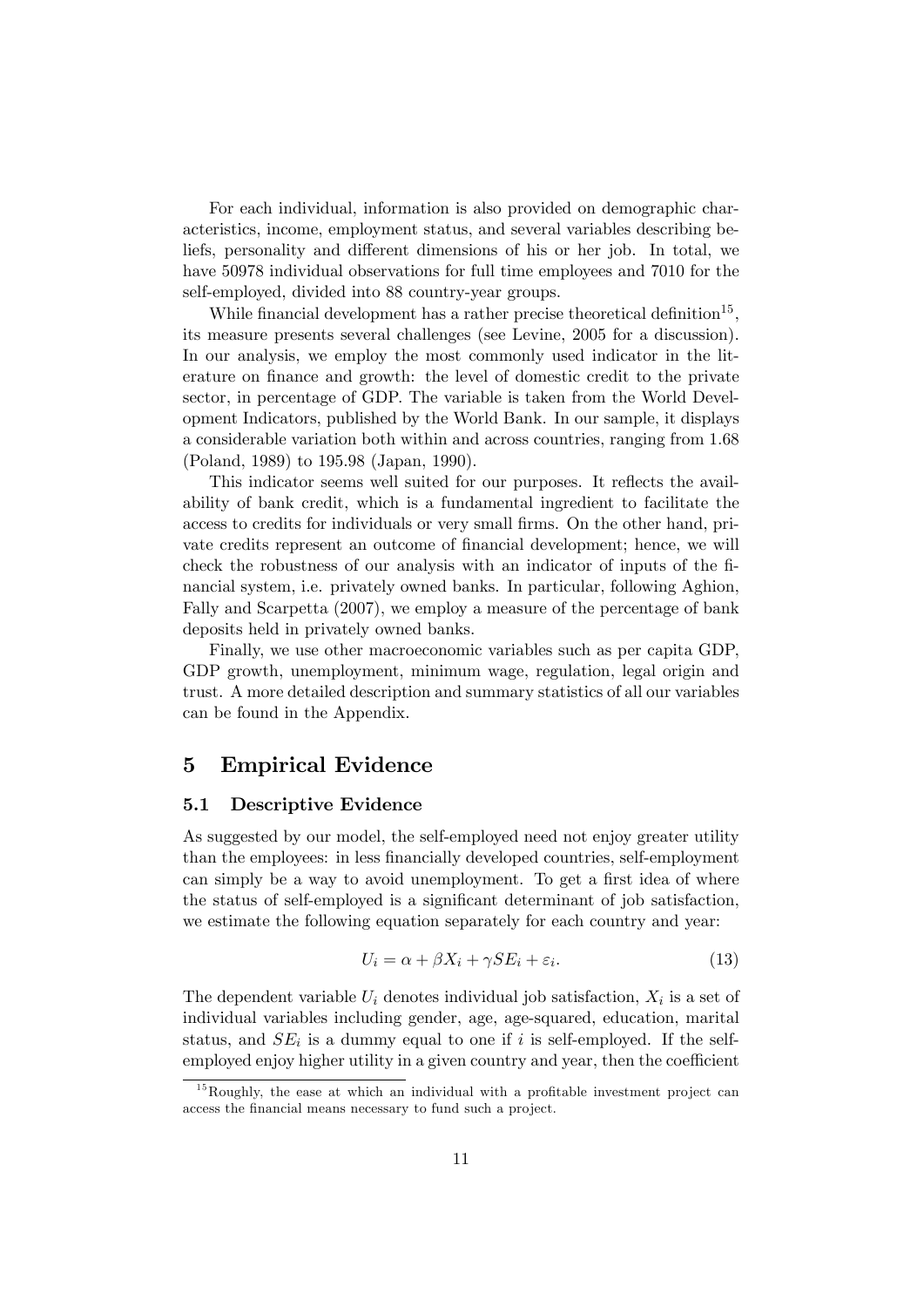$\gamma$  should be positive.

Table 2 reports the estimates of the coefficient  $\gamma$  for each country and year. It is clear that the self-employed are not always more satisfied than the employees, but this tends to be the case only in more developed countries. Moreover, the results remain basically unchanged if income is included in the set of controls  $X_i$  (columns 4-6). In fact, the set of countries and years in which the self-employed enjoy higher utility becomes slightly larger, which already suggests that income differentials are not the explanation behind differences in job satisfaction.

In order to better highlight these relationships, we construct the following variables. The variable  $HAPPY$  is equal to the estimated coefficient  $\gamma$  in equation (13), weighted by the inverse of its standard error. We also run a similar regression with income as dependent variable in equation (13). Given this regression, we construct the dummy  $RICH$  which is again equal to the estimated coefficient  $\gamma$  weighted by the inverse of its standard error.<sup>16</sup>

As shown in Table 3, the variable  $HAPPY$  is positively correlated with Önancial development, GDP per capita and it is negatively correlated with RICH; the level of unemployment (UNEMPL) and whether there is a mandatory minimum wage (MINWAGE): In accordance with our model, the self-employed enjoy higher utility than the employees in countries with high financial development and low labor market imperfections. Moreover, in these countries, the self-employed tend to have a lower income than the employees.

#### 5.2 Job Satisfaction and Financial Development

The previous results suggest that utility differences are not due to financial market imperfections. We now explore this argument more systematically. We first estimate the equation

$$
U_{i,c,t} = \alpha + \beta X_{i,c,t} + \gamma I_{c,t} + \delta FD_{c,t} * SE_{i,c,t} + \varepsilon_{i,c,t},\tag{14}
$$

where  $U_{i,c,t}$  denotes the reported job satisfaction for an individual i in country c and year t;  $X_{i,c,t}$  is a set of individual variables including gender, age, age-squared, education, marital status and employment status;  $I_{c,t}$  is a country-year dummy,  $FD_{c,t}$  is the level financial development and  $SE_{i,c,t}$  is a dummy equal to one if i is self-employed; finally,  $\varepsilon_{i,c,t}$  is the error term.<sup>17</sup>

Equation (14) follows the spirit of Rajan and Zingales (1998), and it allows to estimate the effect of financial development on a particular set of individuals, the self-employed, after having controlled for the effect on the

 $16$ Our results are unchanged if instead we define  $HAPPY$  and  $RICH$  by considering only statistically significant coefficients.

 $17$ Since these errors may reflect common components within countries and employment status groups, we cluster standard errors at the country/employment status level.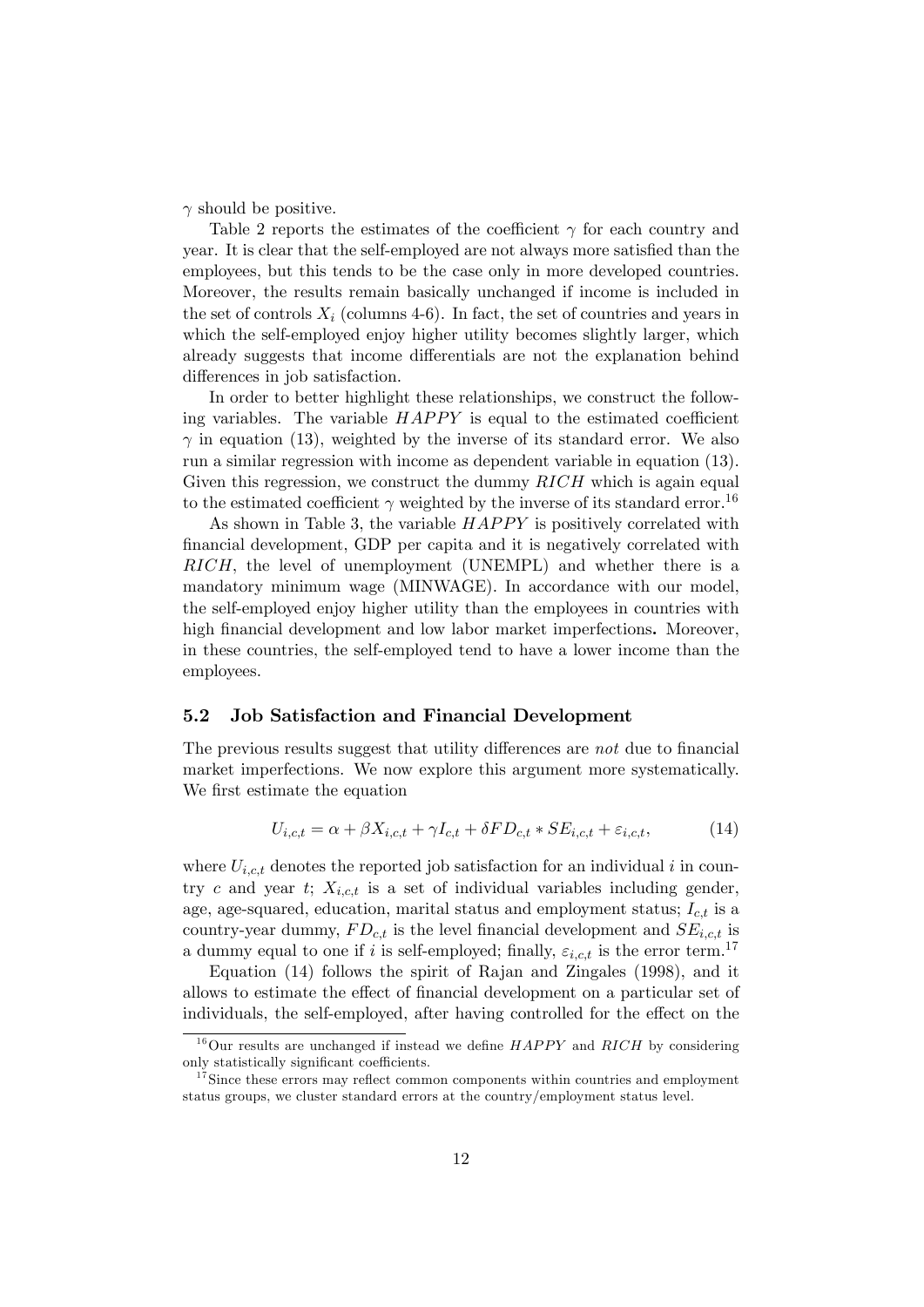whole population and for country-year fixed effects. Our main interest is in the coefficient  $\delta$ , which describes how financial development affects the job satisfaction of the self-employed relative to (full-time) employees.<sup>18</sup> When  $\delta$  is positive, we say that financial development is positively correlated with entrepreneurial utility.

Table 4 reports our estimates on the full sample. The first column includes only the controls  $X_{i,ct}$ . Self-employed, old, married and well-educated individuals tend to be more satisfied with their jobs. The second column describes our most basic specification, as reported in equation  $(14)$ . The coefficient  $\delta$  is positive and statistically significant. Financial development benefits the self-employed more than the employees.

In order to check the robustness of this result, we first try to identify whether financial development is capturing any effect of better macroeconomic conditions, like better institutions or economic perspectives, which may have a differential impact on the self-employed. When we include GDP per capita, interacted with the employment status dummy, the effect of financial development becomes slightly weaker, but still highly significant (column 3). Adding other macroeconomic variables like GDP growth (column 4), unemployment (column 5), and an index of regulatory pressure (column 6), always interacted with the self-employment dummy, does not change the estimate of  $\delta$ . Hence, our preferred specification, which serves as the baseline for the next analysis, is the one in column (3).

We then check whether this pattern is confirmed when using a variable based on the percentage of bank deposits held in privately owned banks (BANK), which is a measure of the development of the banking sector. This variable can be employed either as an instrument for financial development, as in Aghion et al. (2007) (see Table 5); or as an alternative measure of financial development (reduced form). The results in column 7 show that this measure of financial development is also positively correlated with entrepreneurial utility.

In addition, despite endogeneity may be less of a concern in our specifications, in that we estimate how a macro variable affects an individual variable and we include country-year fixed effects, we investigate whether our estimates may be biased, e.g. due to omitted variables, by using instrumental variables. In line with the previous literature, we instrument Önancial development with legal origin (as in several papers, surveyed in Levine, 2005), with the level of trust (as in Guiso, Sapienza and Zingales, 2004) and, as already mentioned, with the variable BANK. While these re-

 $18$ To facilitate the interpretation of our coefficients, part-time employees and farmers are excluded from the analysis. These exclusions do not change our results. For the same reason, in what follows, we report the estimates from OLS regressions. The results using ordered probit are qualitatively the same (see Ferrer-i Carbonell and Frijters, 2004 for a methodological discussion). Finally, these results are robust to the use of different sampling weights.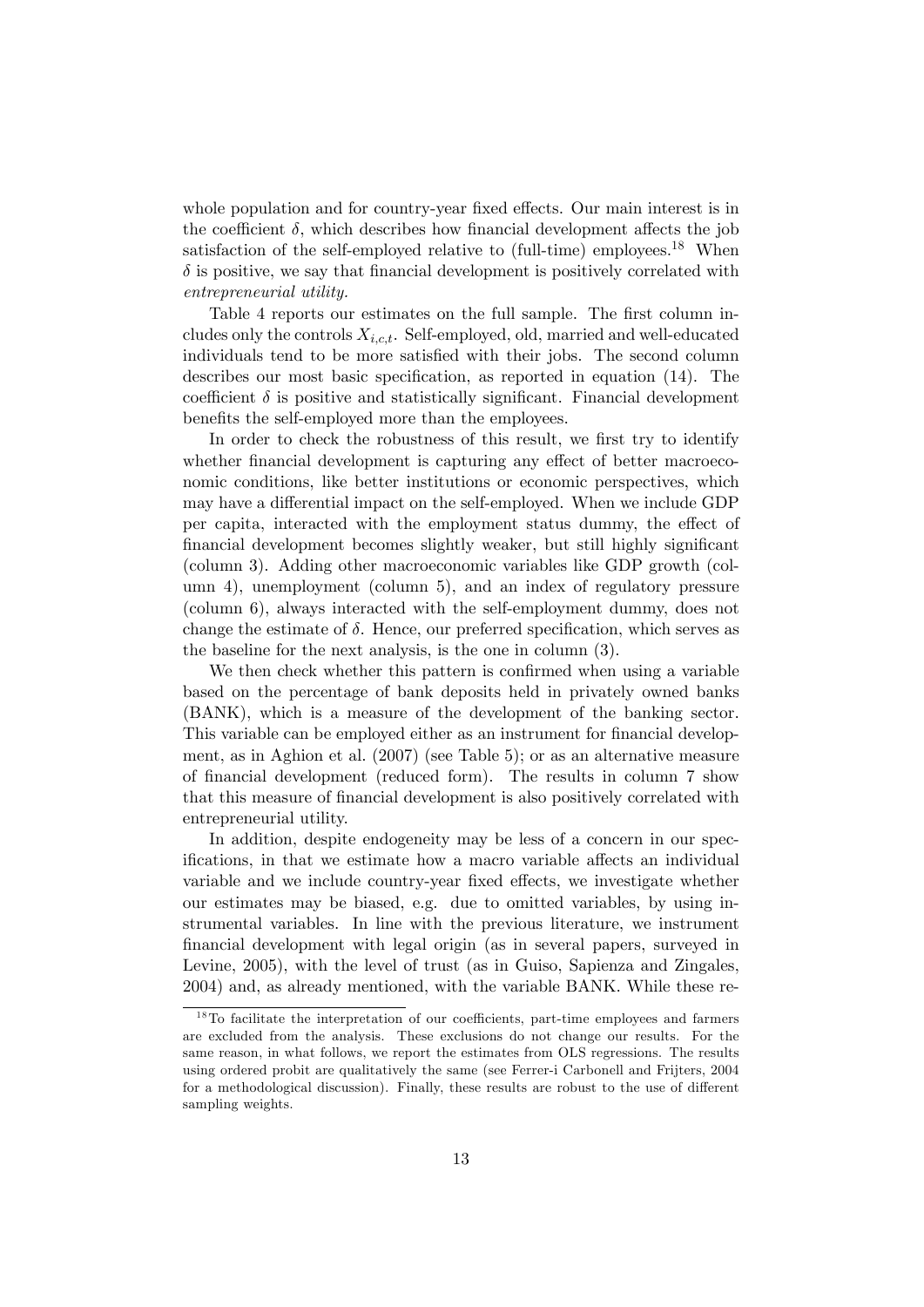sults should be interpreted with caution, due to well-known issues of finding valid instruments for financial development, we nonetheless notice that they are consistent with the previous estimates (see Table  $5$ ).<sup>19</sup>

Our next set of regressions estimates whether the effect of financial development depends on the countryís stage of development. We divide the sample into country-years with high and with low financial development, where this threshold is determined by the median value in our sample.<sup>20</sup> The results are in columns  $(1)-(2)$  of Table 6: the effects of financial development on entrepreneurial utility are positive and significant only in less developed countries.

Our model suggests a possible explanation for this result. In less developed countries, individuals become self-employed either because of their motivation or for lack of salaried jobs. As these countries develop their Önancial system, more jobs are created so only those who value it the most remain self-employed. This composition effect is weaker in more developed countries, where labor demand is higher and so most individuals become self-employed by choice. Indeed, we get similar findings if we split the sample according to unemployment (UNEMPL; columns 3-4) or to whether the country has a mandatory minimum wage (MINWAGE; columns 5-6). The effect of financial development on entrepreneurial utility is stronger in countries where unemployment is high and there is a minimum wage. $21$  Finally, to highlight the nonlinearity in the effects of financial development, column (7) includes the level of financial development squared and cube. The first appears to be negative, the second positive, and both are significant.

From these results, it is evident that the self-employed enjoy higher utility than the employees only in countries with high financial development; in less developed countries, entrepreneurial utility increases with Önancial development. In highly developed countries, approximately those above the sample median, the effect of financial development is U-shaped, and it appears not statistically significant if one applies a linear model.

#### 5.3 Mechanisms

We now explore the mechanisms underlying the relation between financial development and entrepreneurial utility. As stressed in our model, these mechanisms should not be evaluated only in monetary terms.

We start by enriching the set of regressors in equation (14). First, we control for income, both in the full sample and separating country-years

 $19$ The only difference is that the effect of financial development does not appear statistically significant when instrumented by the variable LEGAL alone. This is probably due to the poor fit of this variable in the first stage, as shown by the F-statistic.

 $^{20}$ Splitting the sample according to the mean gives the same qualitative results.

 $21$ Similarly, we find that the effects are stronger when GDP per capita is low and labor market regulation (as described by the variable LABOR) is high.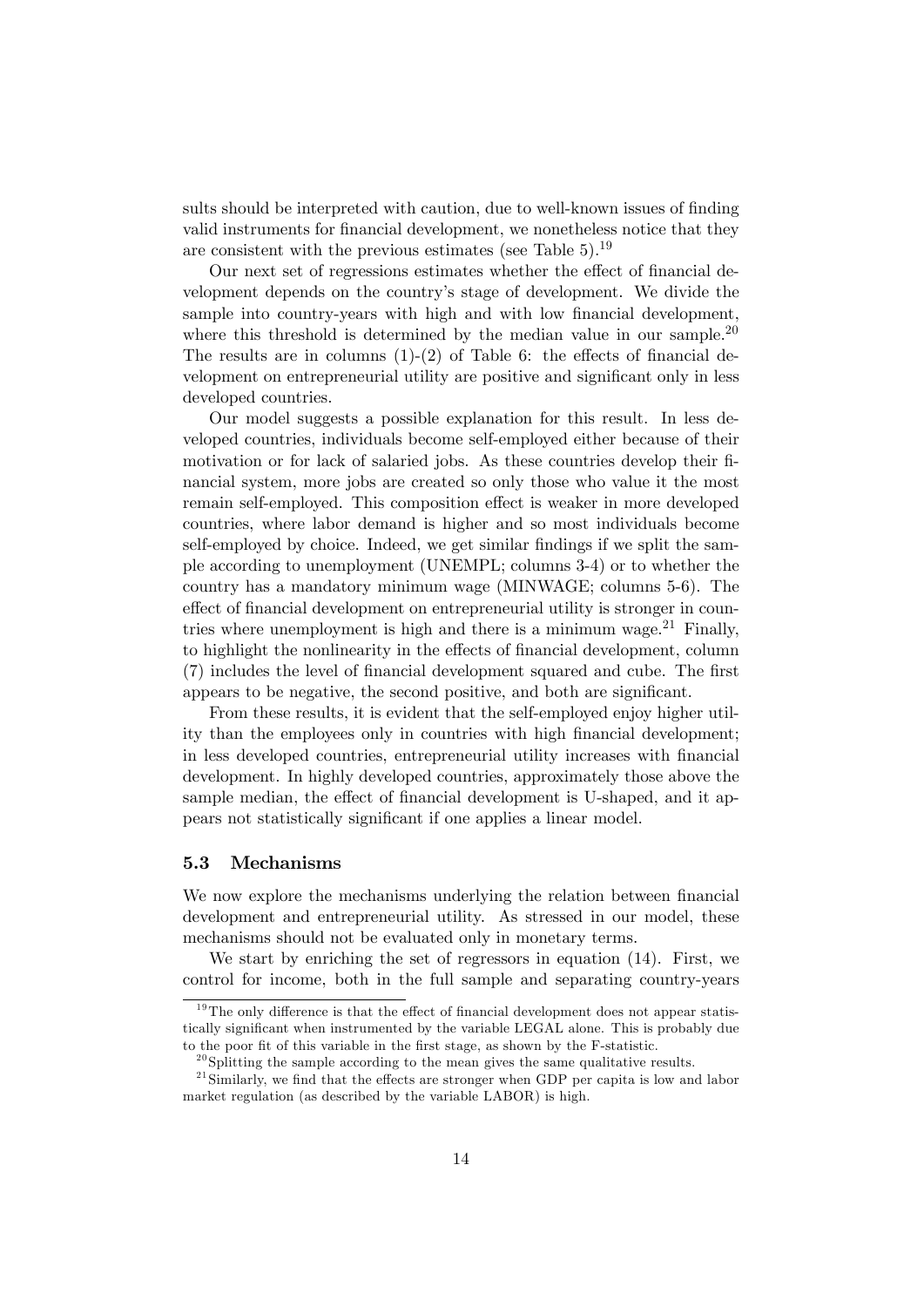according to their level of financial development. As shown in columns (1)-(3) of Table 7, if anything, the results are even stronger. Income appears to be a major determinant of job satisfaction; but, as Benz and Frey (2004) have also observed, higher income does not explain entrepreneurial utility. In addition to the existing literature, we document that the effects of financial development on entrepreneurial utility are not only monetary.<sup>22</sup>

To get further evidence along these lines, we estimate equation (14) with income as dependent variable. Results appear in Table 8. We observe that the self-employed are richer than the employees in less developed countries, while this is not the case in more developed countries (columns 1-2). Moreover, financial development decreases the income of the self-employed, relative to the income of the employees (column 3), and this effect tends to be stronger in less developed countries (columns 4-5). The fact that financial development reduces profits is consistent with our model in that financial development increases competition, either in the product or in the labor market.

The results in columns  $(4)-(5)$  of Table 8 and those in columns  $(1)-(2)$  of Table 6 are used to draw Figure 1, which summarizes our main results so far. It clearly emerges that the effects of financial development on entrepreneurial utility may differ from those on profit; actually, in our case, these effects go exactly in the opposite direction. Entrepreneurial utility increases with financial development, while profit decreases. Moreover, both effects tend to be stronger in less developed countries.

The above results suggest that financial development works through nonmonetary aspects of job satisfaction. To better identify these mechanisms, we include in our regressions variables such as the degree of pride in one's work, the satisfaction with job security and the degree of independence enjoyed in the job. We also control for work-related beliefs such as how important work is in one's life, the main reason why one works, and so on. None of these variables significantly affects our results, with the exception of independence, which is an indicator derived from the question: "How free are you to make decisions in your job?" The importance of this variable in explaining entrepreneurial utility has already been pointed out in Benz and Frey (2004), and indeed, also in our sample, being self-employed becomes negatively related to job satisfaction when we add this control (Table 7, column 4).

We observe that, once independence has been controlled for, the effect of Önancial development almost halves in magnitude and is not statistically significant (column 5). Hence, our results add to the existing evidence by documenting that most of the effects of financial development seem to work

 $2<sup>22</sup>$  Note that while income under-reporting may be more of an issue for the self-employed, this could only explain our results if under-reporting was higher in more financially developed countries.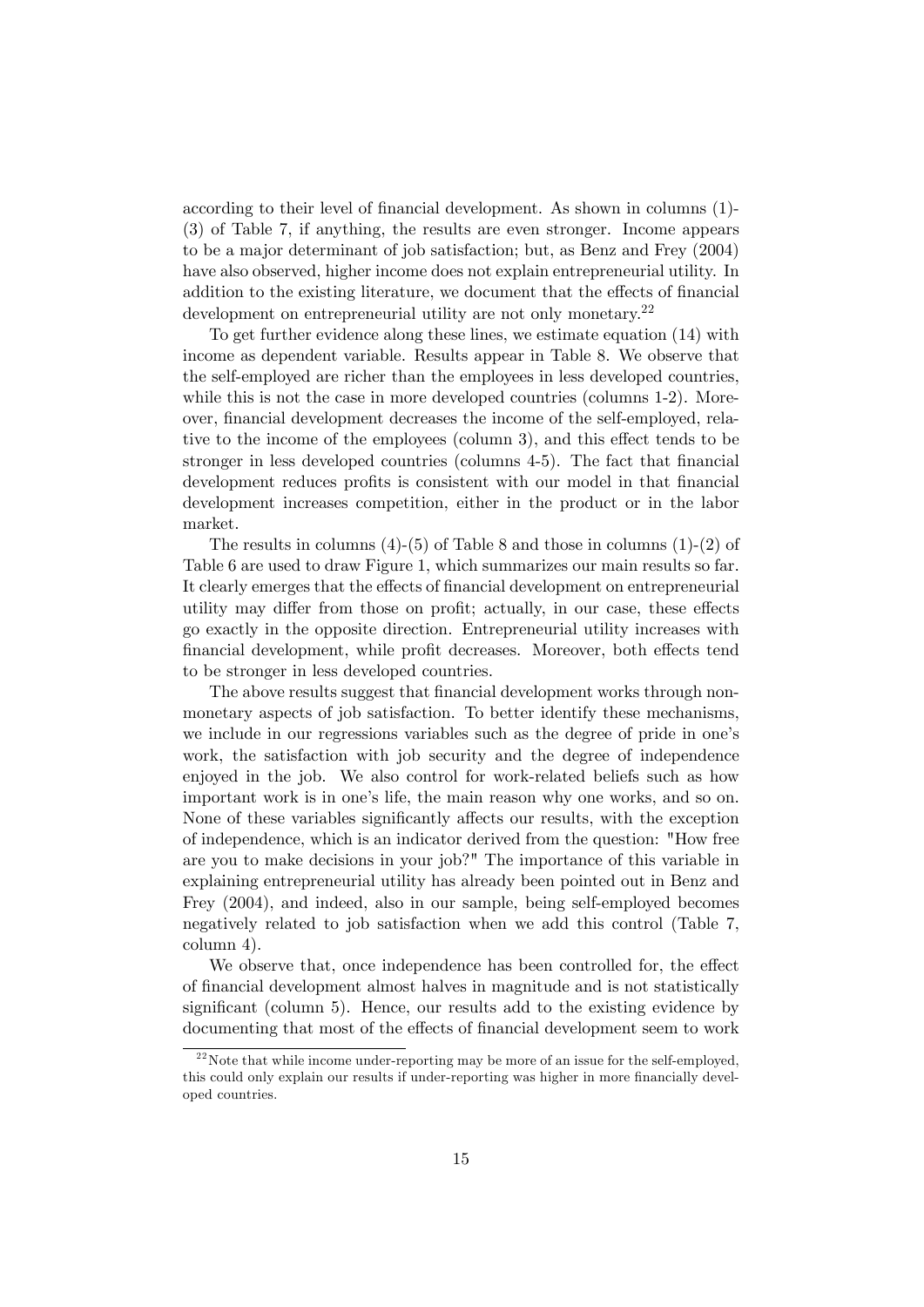

Figure 1: Entrepreneurial Profit, Utility and Financial Development. Estimates from Table 6, Columns  $(1)-(2)$  and Table 8, Columns  $(4)-(5)$ .

through this channel. According to the model, this is the case because financial development offers to the most motivated individuals the opportunity to become entrepreneurs. Indeed, these results suggest that what we have so far called motivation may be (broadly) defined in terms of taste for independence at work. Moreover, the coefficient on independence in less developed countries is lower than in more developed countries (columns 5 and  $6$ ).<sup>23</sup> This suggests that, as in our model, in more developed countries independence is given to those who value it the most.

# 6 Conclusion and Policy Implications

We started our analysis by examining the argument that entrepreneurs enjoy higher utility than employees due to a lack of financial development. This argument has not found support in our data; on the contrary, we have shown that financial development increases utility differences between the self-employed and employees. Moreover, this effect is not explained by increased profits; rather, it seems to work through non-monetary dimensions of job satisfaction, and in particular independence. We have interpreted these findings by building a simple occupational choice model in which financial development favors both job creation and a better matching between

<sup>&</sup>lt;sup>23</sup>This difference is significant at the  $5\%$  level.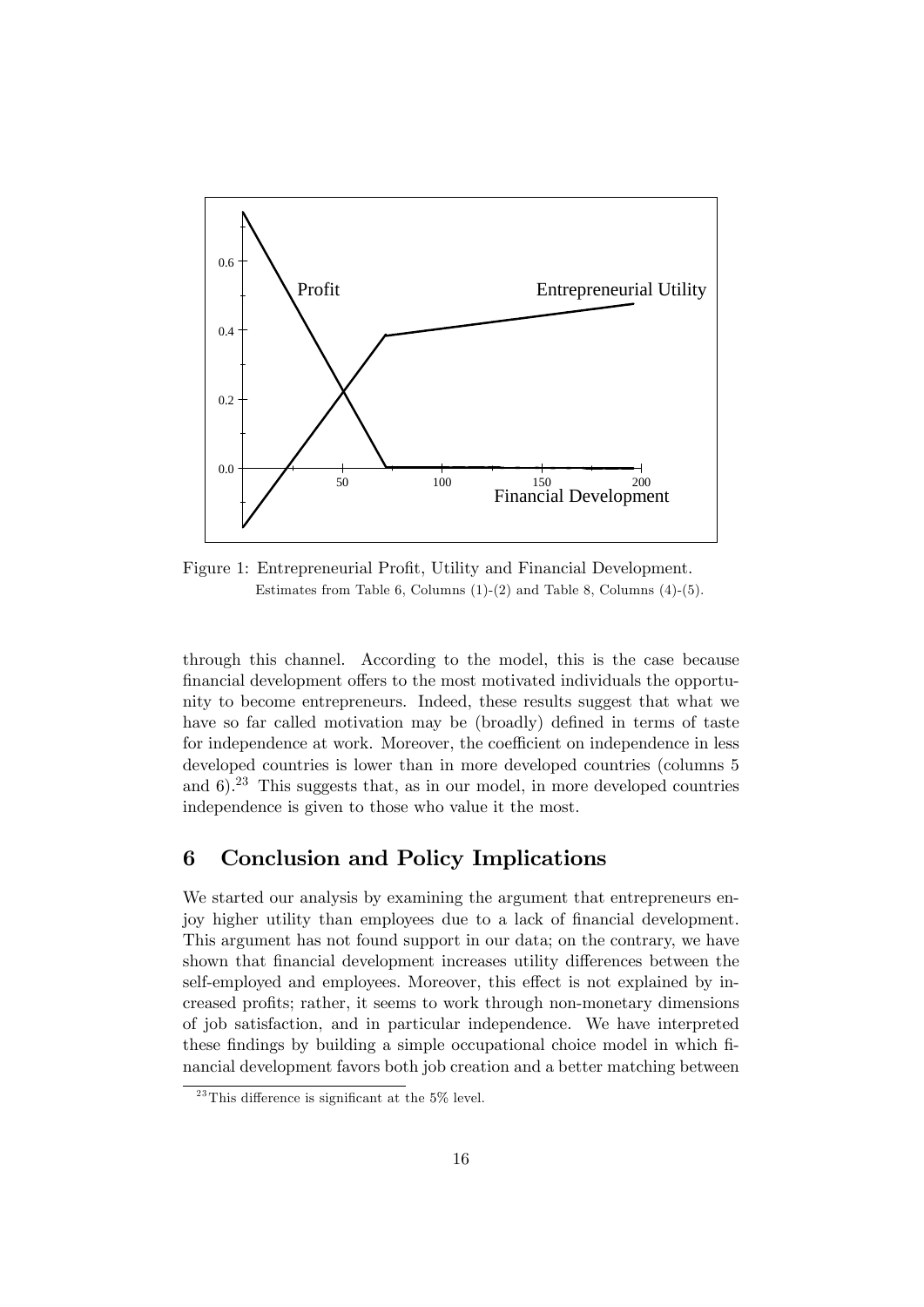individual motivation and occupation.

According to our results, the existence of utility differences is not due to some market imperfection, and as such it does not in itself call for policy intervention. By highlighting how financial development affects also nonmonetary dimensions of entrepreneurial utility, instead, the results point toward other policy implications. First, they bring an additional reason to promote an efficient financial system. Second, from the viewpoint of promoting entrepreneurship, they suggest that recognizing the importance of entrepreneurs' intrinsic motivation does not imply that external conditions do not matter. It then appears that a broader investigation on how different markets and institutions affect non-monetary returns from a job would be of great interest both for researchers and policy makers.

# References

- Addison, J. T. and Teixeira, P. (2003), 'The economics of employment protection', Journal of Labor Research  $24(1)$ , 85–129.
- Aghion, P., Fally, T. and Scarpetta, S. (2007), 'Credit constraints as a barrier to the entry and post-entry growth of firms', *Economic Pol* $icy 22(52), 731–779.$
- Andersson, P. and Wadensjö, E.  $(2007)$ , Do the unemployed become successful entrepreneurs? a comparison between the unemployed, inactive and wage-earners', International Journal of Manpower 28, 604–626.
- Banerjee, A. V. and Duflo, E. (2005), Growth theory through the lens of development economics, in P. Aghion and S. Durlauf, eds, 'Handbook of Economic Growth', Vol. 1 of Handbook of Economic Growth, Elsevier, chapter 7, pp.  $473 - 552$ .
- Banerjee, A. V. and Duflo, E. (2008), 'What is middle class about the middle classes around the world?', Journal of Economic Perspectives  $22(2)$ , 3-28.
- Banerjee, A. V. and Newman, A. F. (1993), 'Occupational choice and the process of development', Journal of Political Economy  $101(2)$ , 274–98.
- Benz, M. and Frey, B. S. (2004), 'Being independent raises happiness at work', Swedish Economic Policy Review 11, 95-134.
- Berner, E., Gomez, G. and Knorringa, P. (2008), ëHelping a Large Number of People Become a Little Less Poor: The Logic of Survival Entrepreneurs', Mimeo. ISS, The Hague.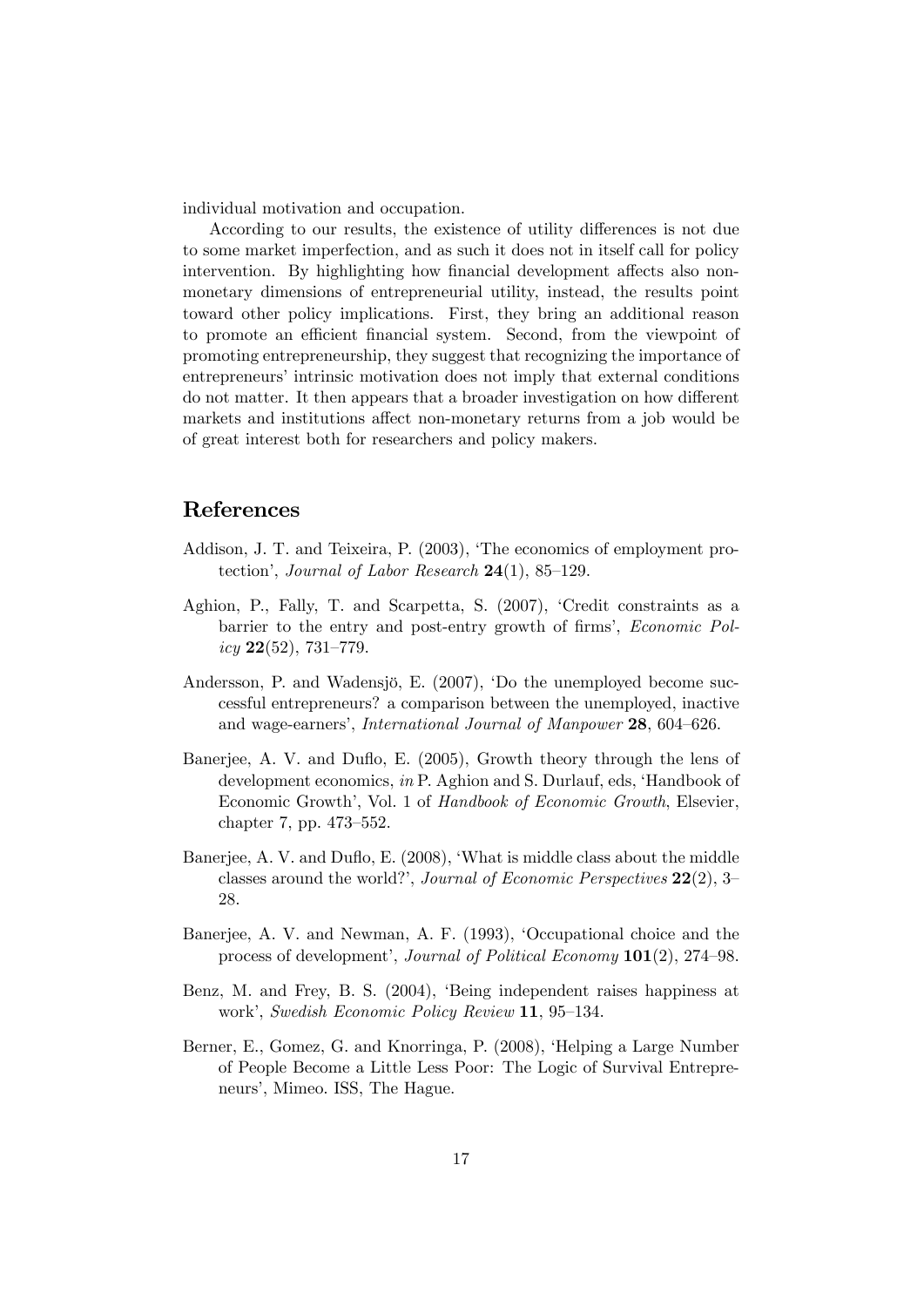- Bianchi, M. and Henrekson, M. (2005), 'Is neoclassical economics still entrepreneurless?',  $Kyklos$  58(3), 353-377.
- Blanchflower, D. G. and Oswald, A. J. (1998), 'What makes an entrepreneur?', Journal of Labor Economics  $16(1)$ , 26-60.
- Blanchflower, D. G., Oswald, A. and Stutzer, A. (2001), 'Latent entrepreneurship across nations', European Economic Review 45(4-6), 680–691.
- Borjas, G. J. (1986), 'The self-employment experience of immigrants', Journal of Human Resources  $21(4)$ , 485-506.
- Botero, J., Djankov, S., La Porta, R. and Lopez-De-Silanes, F. C.  $(2004)$ , 'The regulation of labor', Quarterly Journal of Economics  $119(4)$ , 1339-1382.
- Congregado, E., Golpe, A. A. and Parker, S. C. (2009), ëThe dynamics of entrepreneurship: Hysteresis, business cycles and government policy', IZA Discussion Paper No. 4093.
- Constant, A. and Zimmermann, K. F. (2004), 'Self-employment dynamics across the business cycle: Migrants versus natives', IZA Discussion Paper No. 1386.
- Evans, D. S. and Leighton, L. S. (1989), 'Some empirical aspects of entrepreneurship', American Economic Review  $79(3)$ , 519–35.
- Ferrer-i Carbonell, A. and Frijters, P. (2004), 'How important is methodology for the estimates of the determinants of happiness?', Economic  $Journal 114(497), 641–659.$
- Fuchs-Schündeln, N. (2009), 'On preferences for being self-employed', Journal of Economic Behavior and Organization  $71(2)$ , 162-171.
- Glocker, D. and Steiner, V. (2007), 'Self-employment: A way to end unemployment? empirical evidence from german pseudo-panel data', IZA Discussion Paper No. 2561.
- Guiso, L., Sapienza, P. and Zingales, L. (2004), ëDoes Local Financial Development Matter?', Quarterly Journal of Economics  $119(3)$ , 929–969.
- Hamilton, B. H. (2000), ëDoes entrepreneurship pay? an empirical analysis of the returns to self-employment', Journal of Political Economy  $108(3), 604–631.$
- Harris, J. R. and Todaro, M. P. (1970), 'Migration, unemployment & development: A two-sector analysis', American Economic Review  $60(1), 126-42.$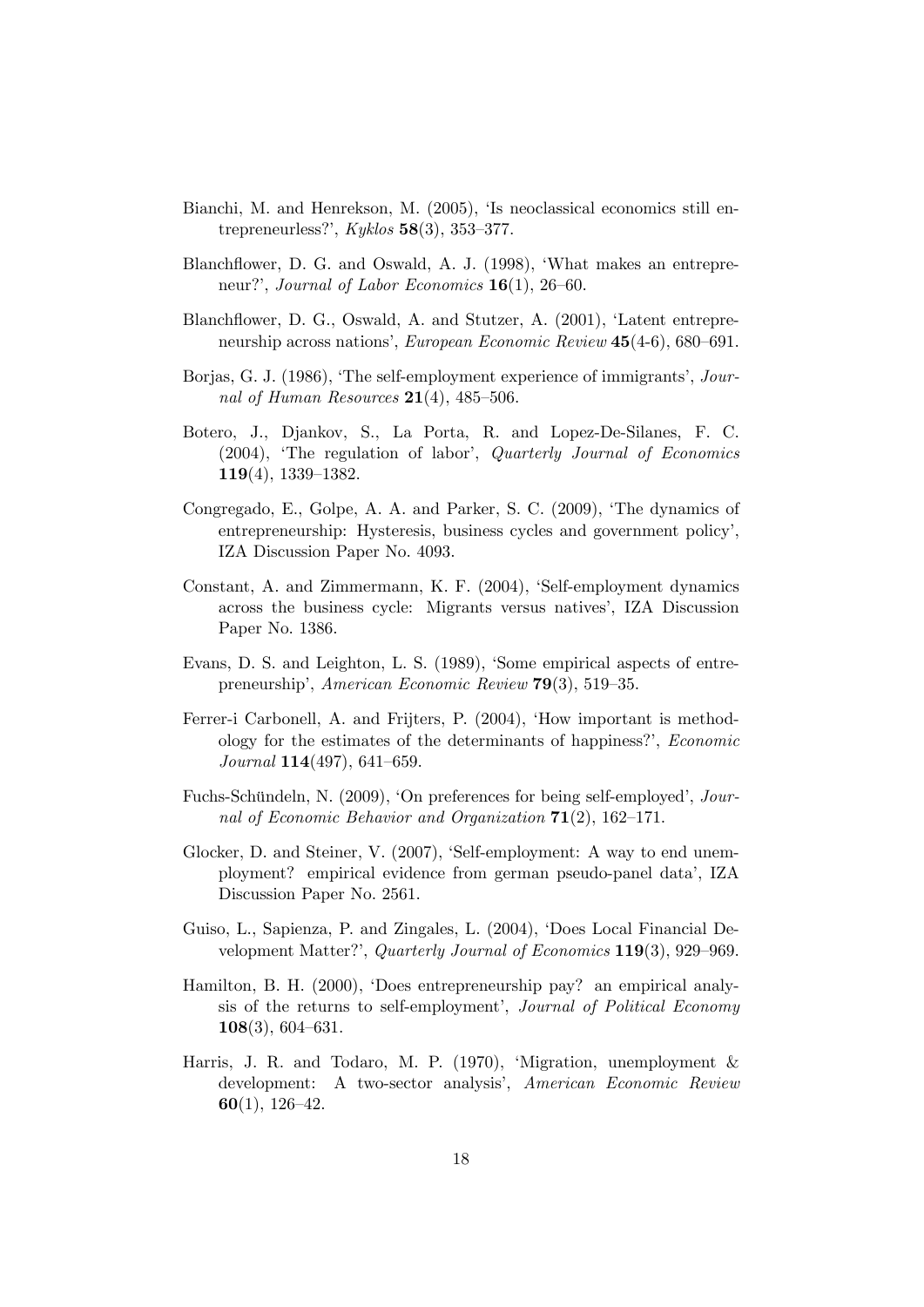- Holmes, T. J. and Schmitz, James A, J. (1990), ëA theory of entrepreneurship and its application to the study of business transfers', *Journal of* Political Economy  $98(2)$ ,  $265-94$ .
- Holmstrom, B. and Tirole, J. (1997), 'Financial intermediation, loanable funds, and the real sector',  $Quarterly Journal of Economics$  $112(3), 663-91.$
- Hundley, G. (2001), 'Why and when are the self-employed more satisfied with their work?', *Industrial Relations*  $40(2)$ , 293-316.
- Kerr, W. R. and Nanda, R. (2009), 'Financing constraints and entrepreneurshipí, NBER Working Paper No. 15498.
- Kihlstrom, R. E. and Laffont, J.-J.  $(1979)$ ,  $A$  general equilibrium entrepreneurial theory of firm formation based on risk aversion', *Journal of* Political Economy  $87(4)$ , 719–48.
- Knight, F. (1921), Risk, Uncertainty and Profit, New York: Houghton Mifflin.
- La Porta, R., Lopez-de Silanes, F., Shleifer, A. and Vishny, R. (1998), 'Law and Finance', Journal of Political Economy  $106(6)$ , 1113-1155.
- Levine, R. (2005), Finance and growth: Theory and evidence, in P. Aghion and S. Durlauf, eds, 'Handbook of Economic Growth', Vol. 1 of Handbook of Economic Growth, Elsevier, chapter 12, pp.  $865-934$ .
- Loayza, N. V. (1994), 'Labor regulations and the informal economy', The World Bank Policy Research Working Paper No. 1335.
- Lucas, R. E. J.  $(1978)$ ,  $\Omega$  the size distribution of business firms, Bell Journal of Economics  $9(2)$ , 508–523.
- Mandelman, F. S. and Rojas, G. V. M. (2007), 'Microentrepreneurship and the business cycle: is self-employment a desired outcome?', Federal Reserve Bank of Atlanta Working Paper No. 2007-15.
- Moskowitz, T. J. and Vissing-Jorgensen, A. (2002), 'The returns to entrepreneurial investment: A private equity premium puzzle?', American Economic Review  $92(4)$ , 745–778.
- Parker, S. (2004), The Economics of Self-Employment and Entrepreneurship, Cambridge University Press.
- Rajan, R. G. and Zingales, L. (1998), 'Financial dependence and growth', American Economic Review  $88(3)$ , 559–86.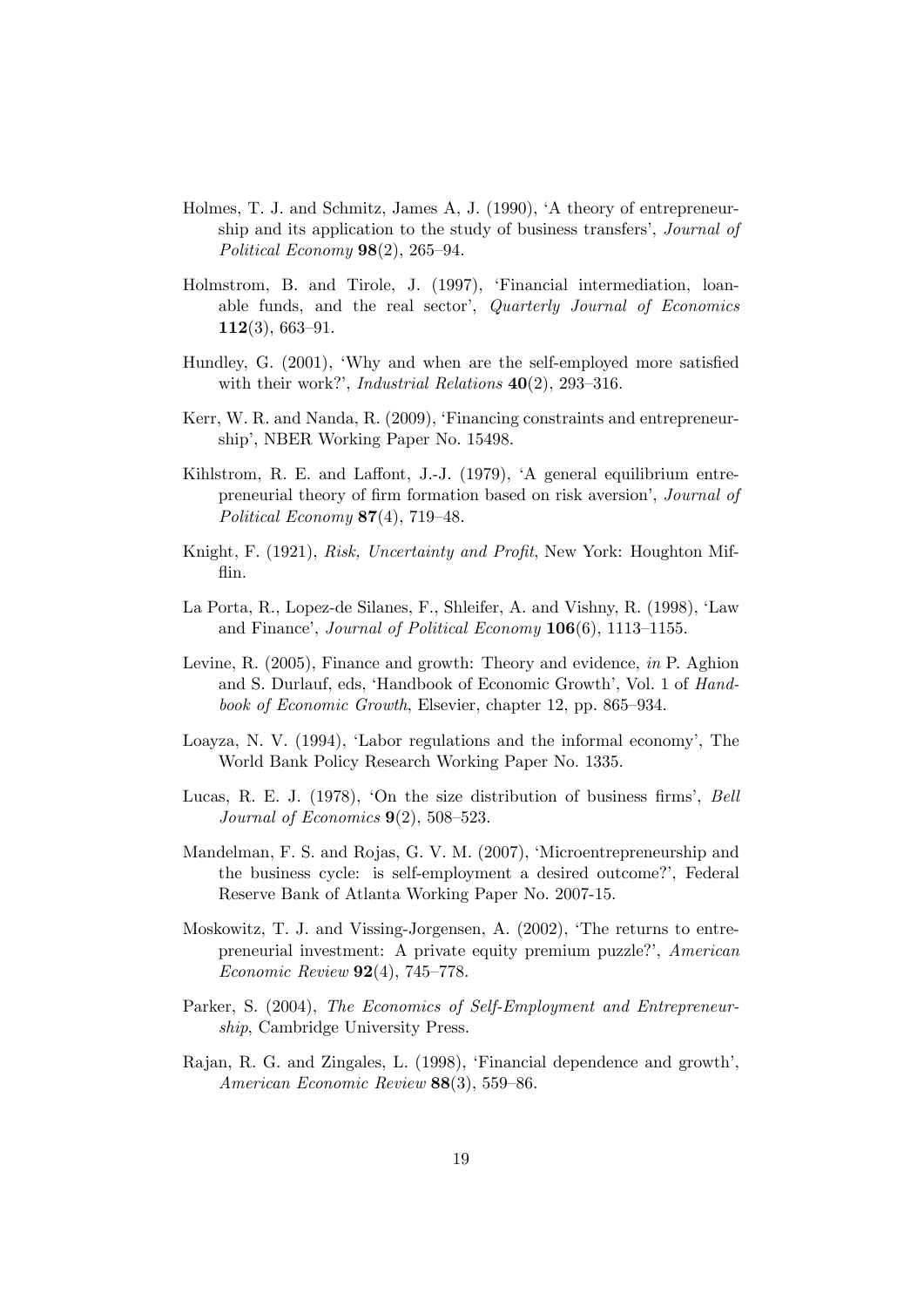- Reynolds, P., Bygrave, W., Autio, E., Cox, L. and Hay, M. (2002), Global Entrepreneurship Monitor: 2002 executive report, Babson College.
- Schneider, F. and Enste, D. H. (2000), 'Shadow economies: Size, causes, and consequences', Journal of Economic Literature  $38(1)$ , 77-114.
- Schumpeter, J. A. (1934), The Theory of Economic Development, Cambridge, MA: Harvard University Press.
- Shapiro, C. and Stiglitz, J. E. (1984), 'Equilibrium unemployment as a worker discipline device', American Economic Review  $74(3)$ , 433-44.
- Stel, A., Carree, M. and Thurik, R. (2005), 'The Effect of Entrepreneurial Activity on National Economic Growth', Small Business Economics  $24(3), 311-321.$
- Taylor, M. P. (1996), ëEarnings, independence or unemployment: Why become self-employed?', Oxford Bulletin of Economics and Statistics  $58(2), 253-66.$
- van Praag, C. M. and Versloot, P. H. (2007), ëWhat is the value of entrepreneurship? a review of recent research', IZA Discussion Paper No. 3014.
- Weiss, A. W. (1980), 'Job queues and layoffs in labor markets with flexible wages', Journal of Political Economy  $88(3)$ , 526–38.
- Wennekers, S. and Thurik, R. (1999), ëLinking Entrepreneurship and Economic Growth', Small Business Economics  $13(1)$ , 27-56.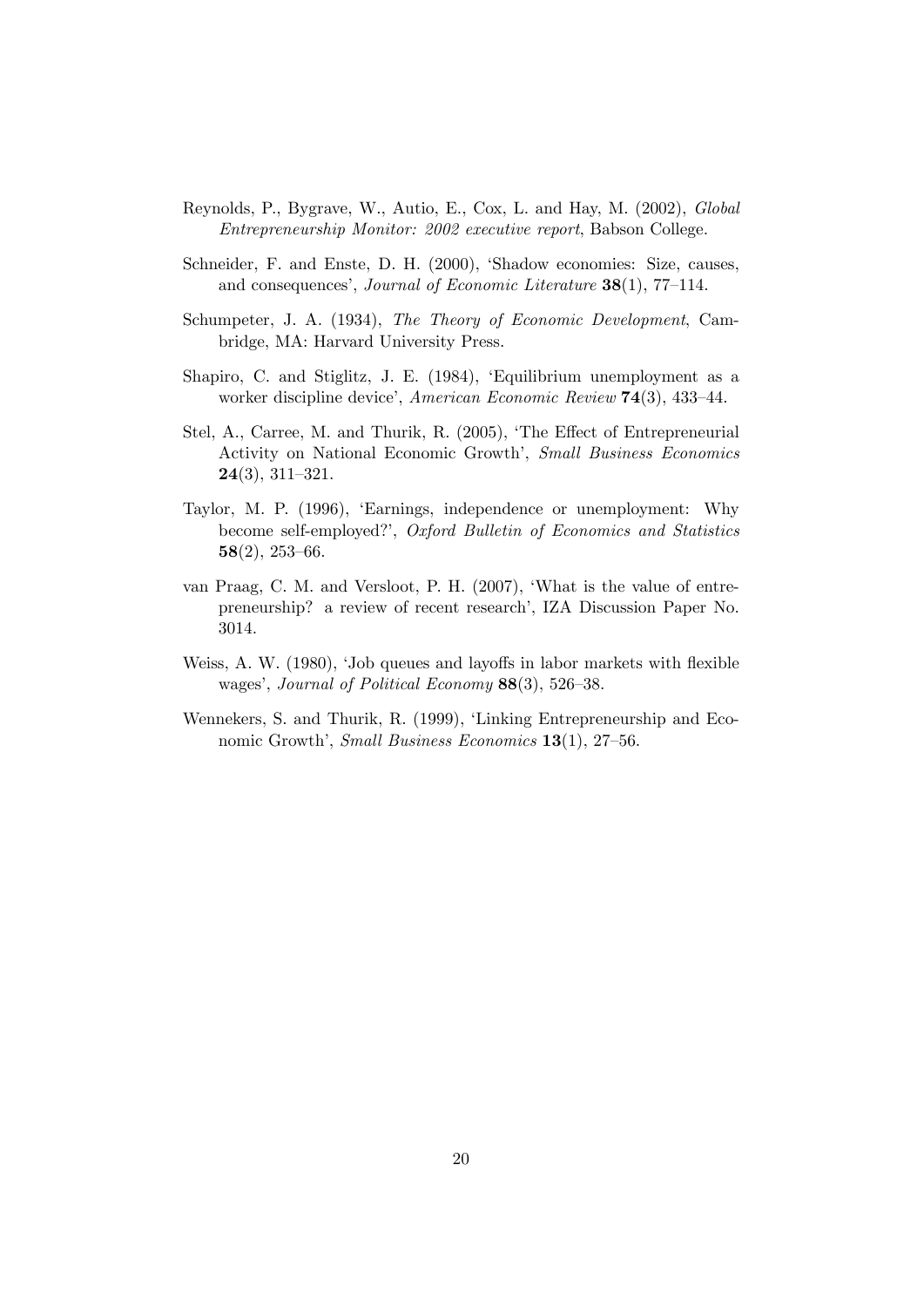# 7 Appendix

### 7.1 Omitted Proofs

**Lemma 1** The minimal entrepreneurial motivation  $b^*$  is increasing with the share of entrepreneurs  $x_1$ .

**Proof.** With simple algebra, differentiating equation (7), one can write

$$
\frac{\partial b^*}{\partial x_1} = \frac{wl}{(1 - x_1)^2} - \frac{\partial p}{\partial x_1}q.
$$

This expression is positive since the first term is positive (note that  $x_1$  may increase only if  $lx_1 + x_1 < 1$ , i.e. there is excess labor supply and  $w = w$ , which implies that w does not depend directly on  $x_1$ ) and the second term is negative (Q increases in  $x_1$  and so p decreases in  $x_1$ ).

**Lemma 2** There exists a level of financial development  $c^*$  such that the share of entrepreneurs  $x_1$  increases in c for  $c < c^*$  and it is  $x_1 = 1/(1+l)$ for all  $c \geq c^*$ .

**Proof.** Suppose first that  $lx_1 + x_1 < 1$ , i.e. there is excess labor supply and  $w = w$ . Implicitly differentiating equation (8), we have

$$
\frac{\partial x_1}{\partial c} = \frac{f(a^*)[1 - G(b^*)]}{1 + [1 - F(a^*)]g(b^*)\frac{\partial b^*}{\partial x_1}}.
$$

The numerator measures the increment in individuals who can afford to become entrepreneurs. The denominator indicates how the mass of individuals who are sufficiently motivated and so willing to be entrepreneurs changes as entry increases. Given Lemma 1,  $\partial b^*/\partial x_1$  is positive and hence  $\partial x_1/\partial c$  is also positive. Hence,  $x_1$  is strictly increasing in c for  $lx_1 + x_1 < 1$ . Let  $c^*$  be the minimal c such that  $x_1 = 1/(1 + l)$ . Beyond  $c^*$ ,  $x_1$  cannot increase any further since everyone is employed either as a worker or as an entrepreneur.

**Lemma 3** For  $c < c^*$ , the price p decreases with c and the wage w is constant at <u>w</u>; for  $c \geq c^*$ , the price p is constant and the wage w increases with c.

**Proof.** Given Lemma 2,  $x_1$  is strictly increasing in c for  $c < c^*$ . The total output produced  $Q = x_1q$  depends positively on  $x_1$  hence for equation (4) the price p decreases with  $x_1$ . The wage w instead does not depend on  $x_1$ , since  $x_1$  can increase only if there is excess labor supply and so  $w = w$ . For  $c \geq c^*$ ,  $x_1$  is fixed and so p is fixed; w instead is such that demand equals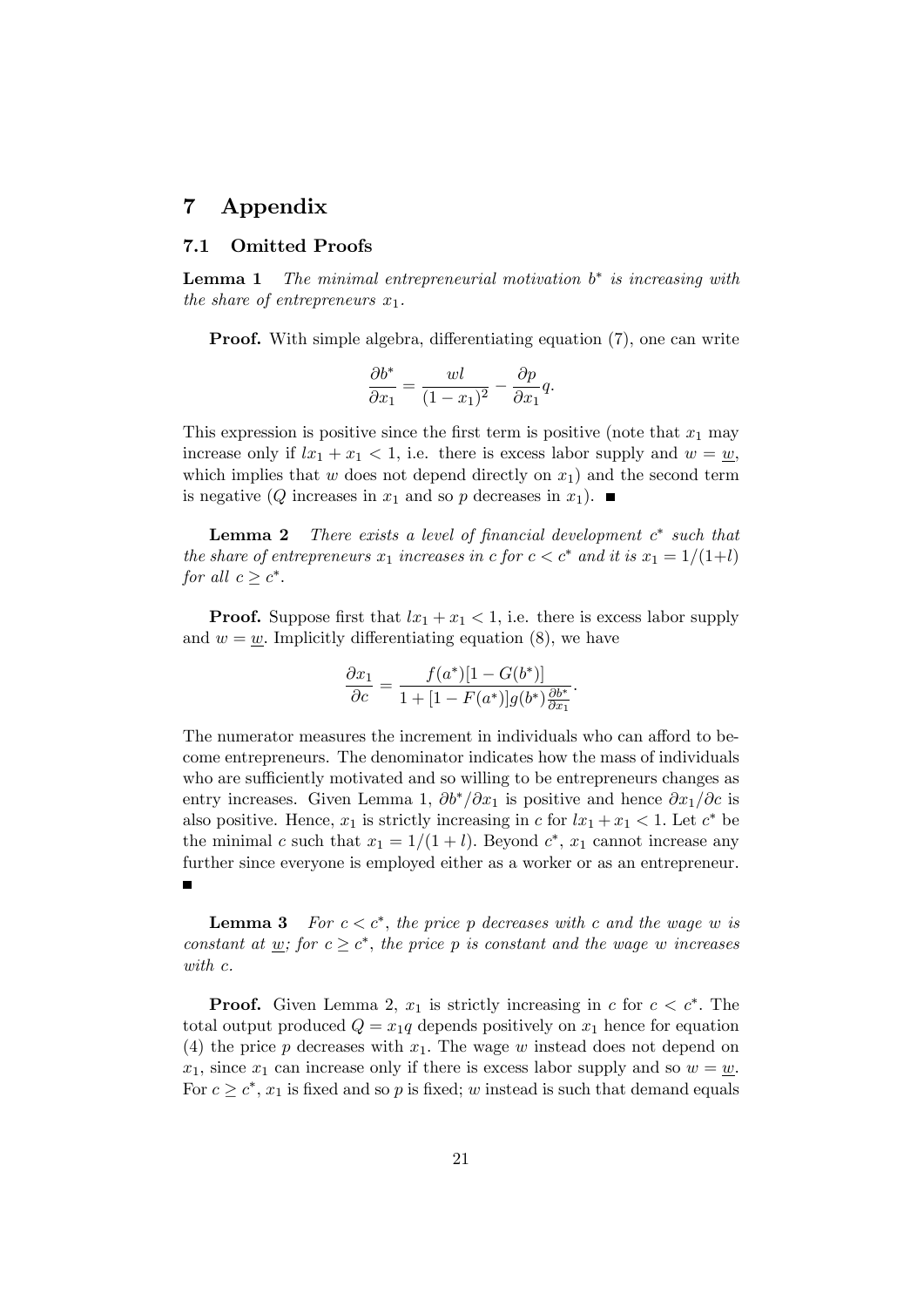supply of labor, i.e.  $L = 1 - x_1 - lx_1 \equiv 0$ . Implicitly differentiating L, we have

$$
\frac{\partial w}{\partial c} = -\frac{\partial L}{\partial c} / \frac{\partial L}{\partial w} = \frac{f(a^*)[1 - G(b^*)]}{[1 - F(a^*)]g(b^*)(1 + l)} > 0.
$$

 $\blacksquare$ 

### Proposition 2

a. Entrepreneurs enjoy higher utility than employees only in more financially developed countries.

b. Entrepreneurial profits  $\pi$  decrease with financial development.

c. Entrepreneurial non-monetary benefits  $\overline{b}$  increase with financial development, and this effect may be stronger when financial development is low.

Proof. Recall from equation (12) that

$$
U_1 \ge \frac{lx_1}{1 - x_1} U_2.
$$

If c is low, then  $x_1$  is low and so there are many entrepreneurs for which  $U_1 < U_2$ . These are the individuals with motivation  $b \in [b^*, b^{**}]$ , where  $b^{**}$ is such that  $\pi + b^{**} = w$ . If  $c \geq c^*$ , then  $lx_1 = 1 - x_1$  and  $U_1 \geq U_2$  for all entrepreneurs. Part  $b$ . of the Proposition follows from Lemma 3: as  $c$ increases, either p decreases or w increases, hence the profit  $\pi = pq -wl - k$ decreases with  $c$ . Finally, from equation  $(9)$ , we have

$$
\frac{\partial \bar{b}}{\partial c} = \frac{g(b^*)}{1 - G(b^*)} (\bar{b} - b^*) \frac{\partial b^*}{\partial c}.
$$

From equation (7), we see that  $b^*$  increases in  $x_1$  and p and it decreases in w so, given Lemmas 1, 2 and 3,  $\partial b^*/\partial c > 0$ . This implies that  $\bar{b}$  increases in c. Notice also that this effect may be stronger for  $c < c^*$ , when  $b^*$  increases in  $c$  both as the result of reduced profit and of an higher probability of being hired (an higher  $lx_1/(1 - x_1)$ ). For  $c \geq c^*$ , instead, only the first effect is at play. ■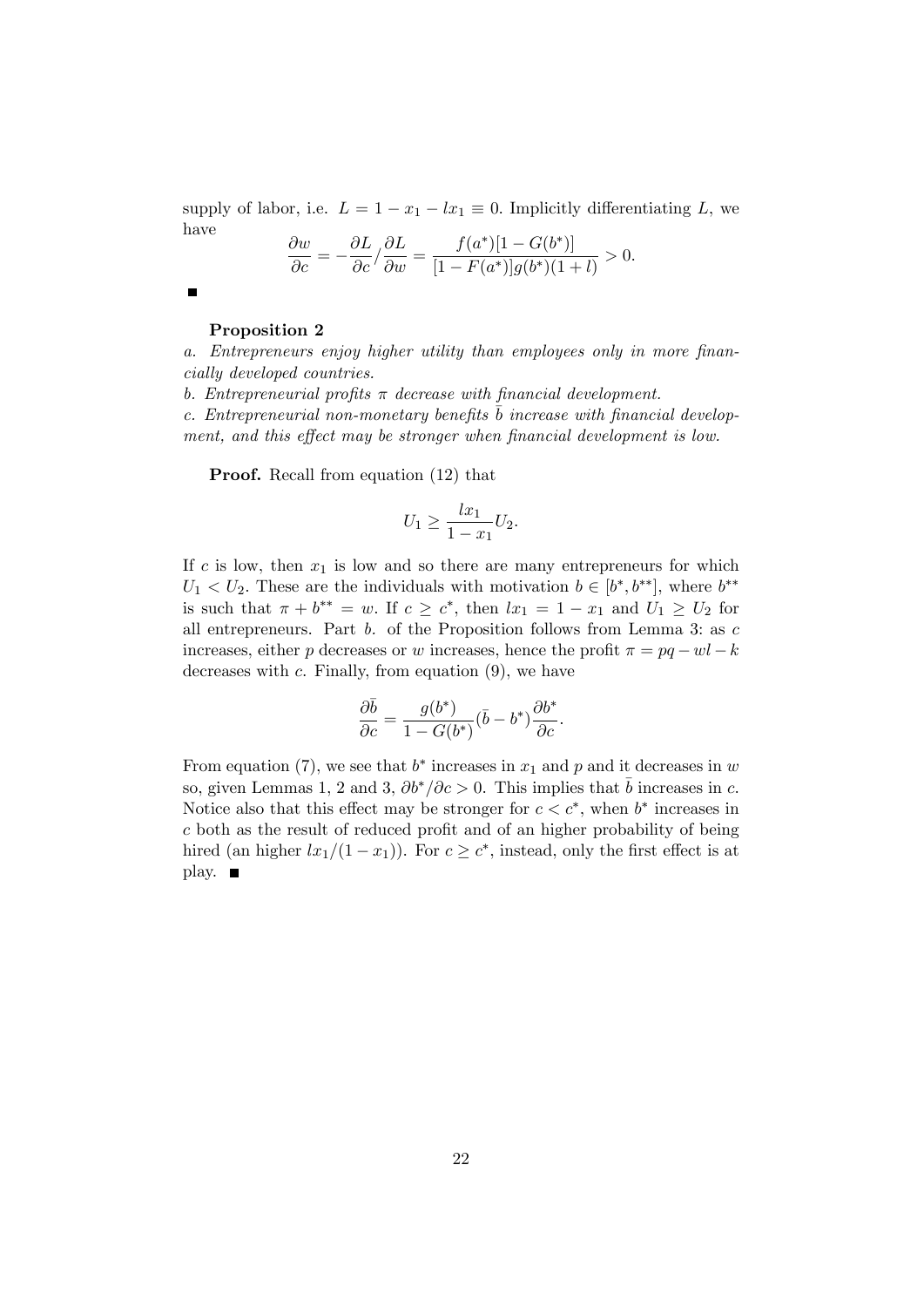### 7.2 Description of variables

### Individual variables:

Job Satisfaction: 1-10 index based on the answer to "Overall, how satisfied or dissatisfied are you with your job?" 10 indicates "satisfied", 1 indicates "dissatisfied". Source: WVS, variable c033.

SE: Dummy equal 1 if the individual is self-employed. Source: WVS, variable x028.

Female: Dummy equal 1 if the individual is a female. Source: WVS, variable x001.

Age: Age of the individual. Source: WVS, variable x003.

Married: Dummy equal 1 if the individual is married or living together as married. Source: WVS, variable x007.

Education: 1-10 index for the age at which the individual completed education. 1 indicates the individual was less than 13 years old, 10 indicates the individual was more than 20 years old. Source: WVS, variable x023r.

Income: 1-11 index of the individual income scale. Source: WVS, variable x047.

Independence in job: 1-10 index based on the answer to "How free are you to make decisions in your job?" 10 indicates "a great deal", 1 indicates "none at all". Source: WVS, variable c034.

### Macro variables:

FD: Financial Development, measured by the level of domestic credit to the private sector (% of GDP). Source: World Development Indicators. (available at www.worldbank.org/data)

GDP: GDP per capita (at constant 2000 US\$). Source: World Development Indicators. (available at www.worldbank.org/data)

UNEMPL: Total unemployment (% of total labor force). Source: World Development Indicators. (available at www.worldbank.org/data)

MINWAGE: Dummy equal 1 if the country has a mandatory minimum wage defined by statute or there is a minimum wage established by mandatory collective agreement which is legally binding for most sectors of the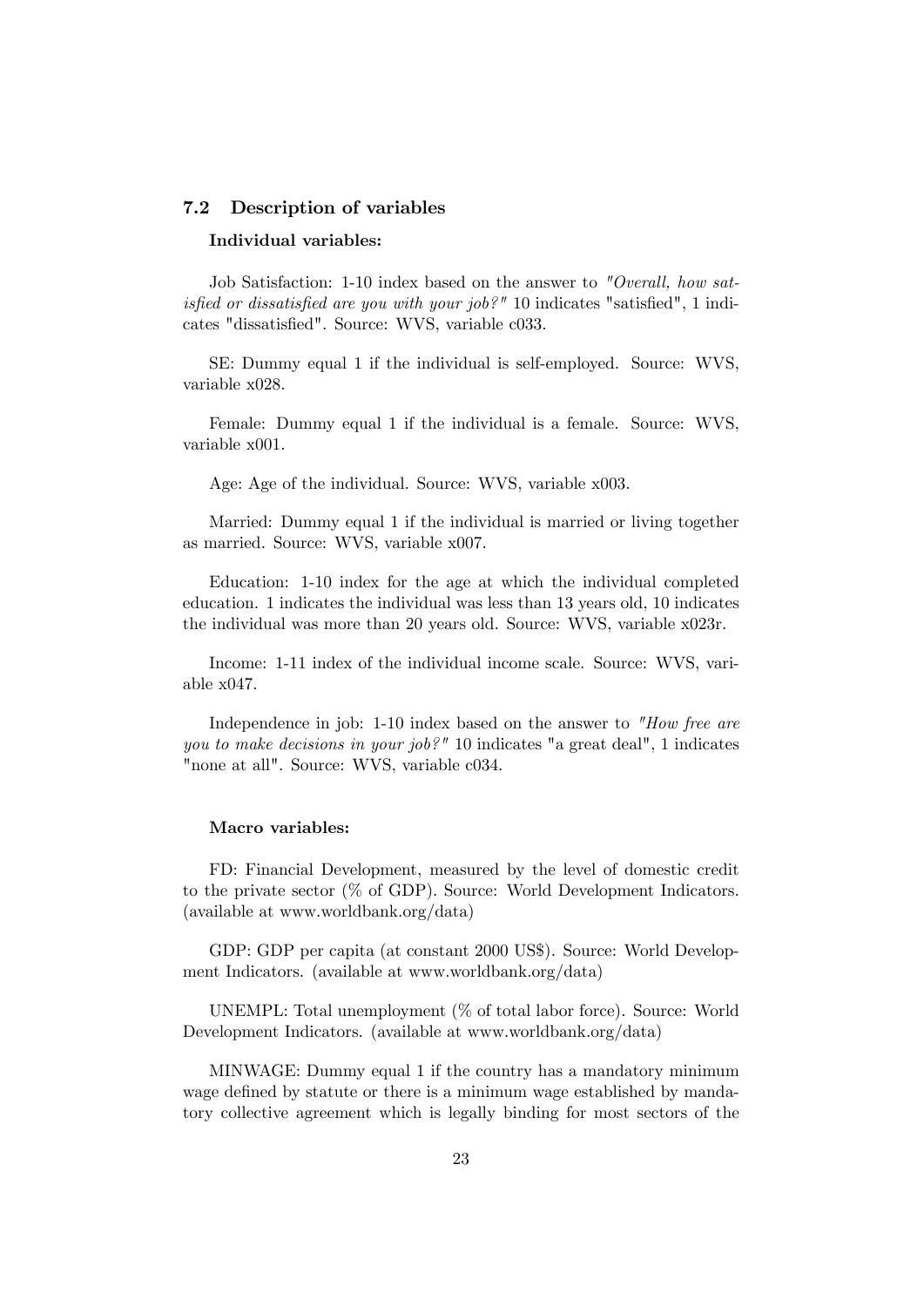economy. The variable is a cross county taken in 1997. Source: Botero, Djankov, La Porta and Lopez-De-Silanes (2004).

LABOR: 0-10 variable rating the regulation of labor markets. 0 corresponds to stronger state intervention. Source: Economic Freedom of the World: 2007 Annual Report. (available at www.freetheworld.com)

REGULAT: 0-10 variable rating the regulation of credit markets, labor markets and businesses. 0 corresponds to stronger state intervention. Source: Economic Freedom of the World: 2007 Annual Report. (available at www.freetheworld.com)

GROWTH: GDP per capita growth (annual %). Source: World Development Indicators. (available at www.worldbank.org/data)

BANK: 0-10 variable based on the percentage of bank deposits held in privately owned banks. Countries with larger shares of privately held deposits received higher ratings. Source: Economic Freedom of the World: 2007 Annual Report. (available at www.freetheworld.com)

TRUST: Average response to the question "Generally speaking, would you say that most people can be trusted?" 1 indicates that "most people can be trusted", 0 indicates "Canít be too careful in dealing with people". Source: WVS, variable a165.

LEGAL: Dummy equal 1 if the country's legal origin is civil law. Source: La Porta, Lopez-de Silanes, Shleifer and Vishny (1998).

### 7.3 Tables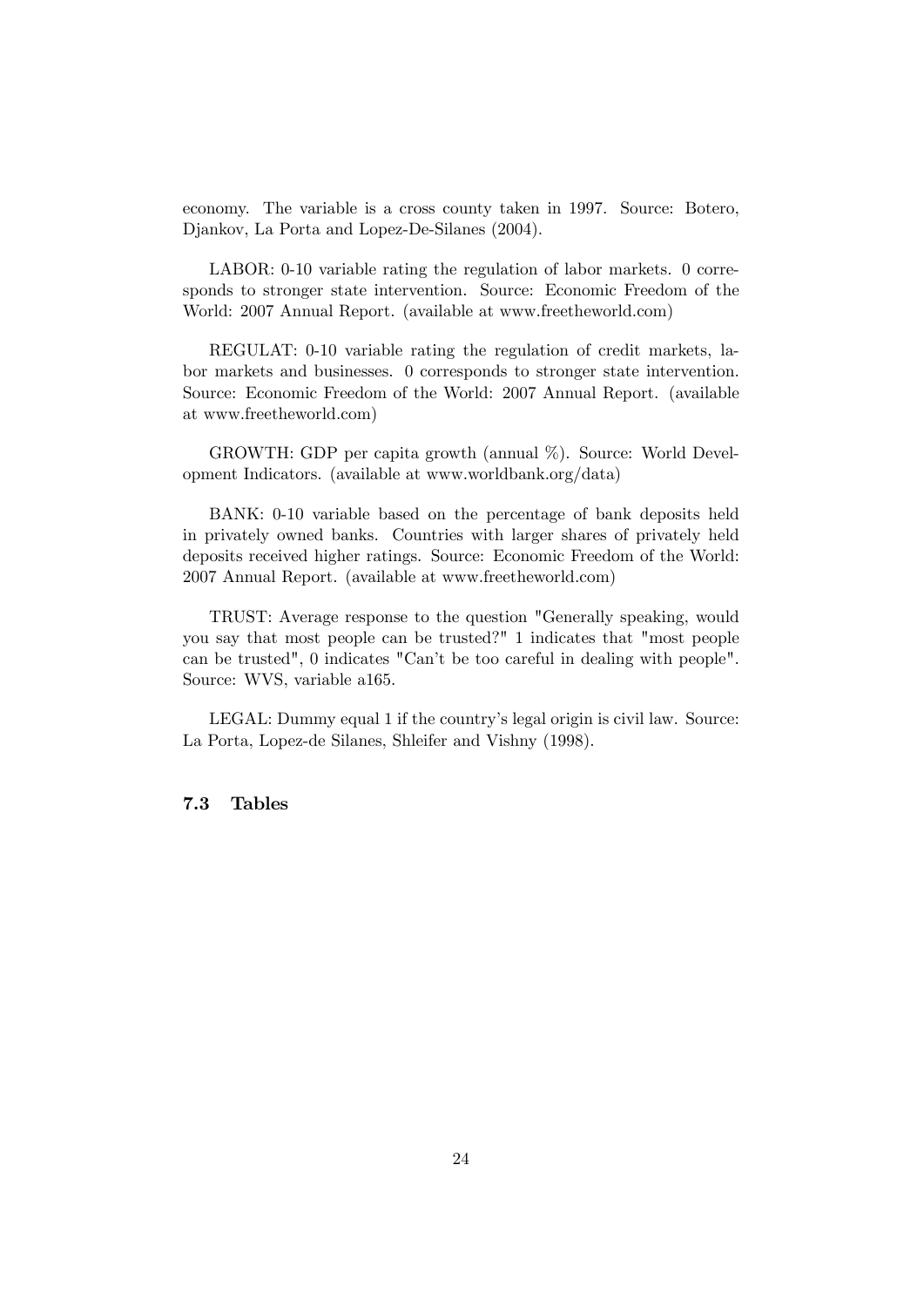Table 1: Summary Statistics

| Variable         | Obs   | Mean     | Std. Dev | Min      | Max      |
|------------------|-------|----------|----------|----------|----------|
|                  |       |          |          |          |          |
| Job Satisfaction | 67348 | 7.297039 | 2.182215 | 1        | 10       |
| Self-Empl. (SE)  | 65999 | .1062137 | .3081133 | 0        | 1        |
| Female           | 67288 | .4372399 | .4960492 | $\theta$ | 1        |
| Age              | 67193 | 38.48615 | 12.25545 | 16       | 100      |
| Married          | 67100 | .6798361 | .4665429 | $\theta$ | 1        |
| Education        | 60816 | 6.730318 | 2.719934 | 1        | 10       |
| Income           | 57479 | 5.53122  | 2.410663 | 1        | 11       |
| Independence     | 66691 | 6.571516 | 2.68442  | 1        | 10       |
| FD               | 62248 | 66.83599 | 38.53845 | 1.68     | 195.98   |
| GDP              | 65197 | 13311.15 | 9797.721 | 317      | 43267    |
| <b>UNEMPL</b>    | 43829 | 8.398348 | 4.252513 | $.6\,$   | 16.4     |
| MINWAGE          | 60068 | .65589   | .4750811 | $\Omega$ | 1        |
| LABOR.           | 54640 | 4.654596 | 1.43885  | 1.8      | 7.7      |
| REGULAT          | 62491 | 5.326551 | 1.204252 | 2.5      | 8.3      |
| <b>GROWTH</b>    | 64627 | 1.231817 | 4.798632 | $-14.57$ | 12.67    |
| <b>BANK</b>      | 62021 | 5.678464 | 3.725851 | $\theta$ | 10       |
| TRUST            | 67348 | .3476848 | .1347544 | .0645527 | .6646154 |
| LEGAL            | 43981 | .727928  | .4450318 | 0        | 1        |

NOTE: The table reports summary statistics for all variables used in the regressions. A definition of these variables can be found in Section 7.2.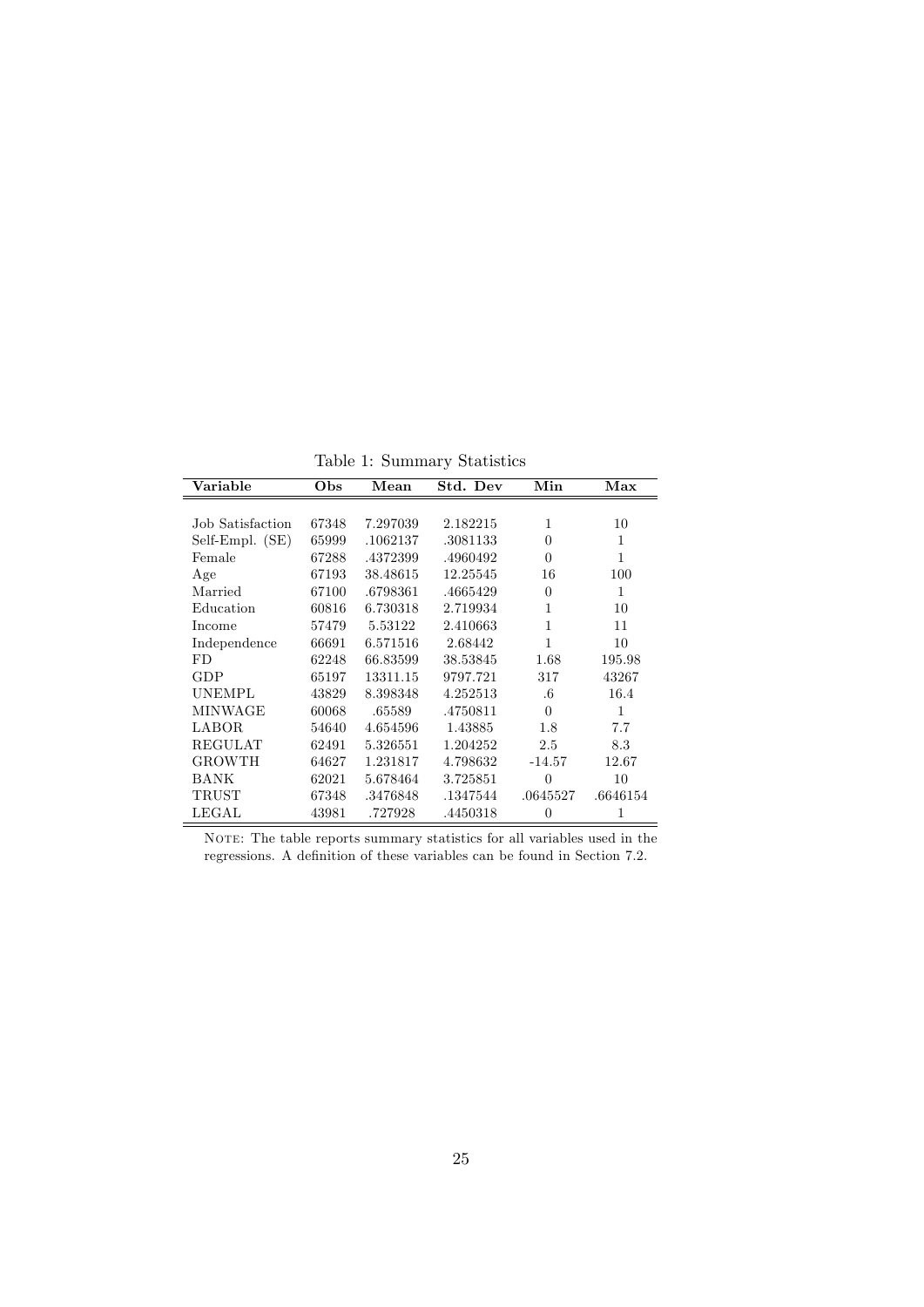|                    |              | Income not included as Control |           | Income included as Control |           |                |            |
|--------------------|--------------|--------------------------------|-----------|----------------------------|-----------|----------------|------------|
|                    |              | (1)                            | (2)       | (3)                        | (4)       | (5)            | (6)        |
| Country            | Year         | Self-Empl                      | Std Error | Obs                        | Self-Empl | Std Error      | Obs        |
|                    |              |                                |           |                            |           |                |            |
| Argentina          | 1991         | 0,218                          | 0,118     | 356                        | 0,270     | 0,140          | 276        |
| Austria            | 1990         | 0,021                          | 0,112     | 689                        | 0,049     | 0,116          | 663        |
| Austria            | 1999         | 0,139                          | 0,117     | 762                        | 0,182     | 0,144          | 623        |
| <b>Belarus</b>     | $2000\,$     | $-0,232$                       | 0,204     | 636                        | $-0,451$  | 0,208          | 630        |
| Belgium            | 1981         | 0,189                          | 0,159     | 503                        | 0,104     | 0,185          | 429        |
| Belgium            | 1990         | 0,145                          | 0,080     | 1282                       | 0,099     | 0,107          | 825        |
| Belgium            | 1999         | 0,183                          | 0,129     | 836                        | 0,318     | 0,146          | 711        |
| <b>Brazil</b>      | 1991         | 0,073                          | 0,097     | 797                        | 0,092     | 0,100          | 764        |
| Bulgaria           | 1990         | 0,080                          | 0,186     | 414                        | $-0,019$  | 0,256          | 650        |
| Bulgaria           | 1999         | 0,078                          | 0,244     | 693                        | $-0,024$  | 0,199          | 397        |
| Canada             | 1982         | 0,537                          | 0,249     | 657                        | 0,669     | 0,277          | 573        |
| Canada             | 1990         | 0,363                          | 0,129     | 1004                       | 0,482     | 0,143          | 876        |
| Chile              | 1990         | $-0,025$                       | 0,109     | 520                        | 0,012     | 0,110          | 518        |
| China              | 1990         | $-0,001$                       | 0,097     | 567                        | $-0,024$  | 0,098          | 560        |
| Croatia            | 1999         | $-0,249$                       | 0,180     | 474                        | $-0,362$  | 0,193          | 459        |
| Czech Republic     | 1990         | 0,192                          | 0,269     | 610                        | 0,158     | 0,270          | 607        |
| Czech Republic     | 1991         | 0,287                          | 0,142     | 1371                       | 0,296     | 0,148          | 1322       |
| Czech Republic     | 1999         | 0,409                          | 0,114     | 981                        | 0,379     | 0,121          | 891        |
| Denmark            | 1981         | 0,338                          | 0,168     | 674                        | 0,299     | 0,179          | 622        |
| Denmark            | 1990         | 0,280                          | 0,140     | 639                        | 0,564     | 0,180          | 571        |
| Denmark            | 1999         | 0,914                          | 0,207     | 627                        | 0,768     | 0,218          | 578        |
| Estonia            | 1990         | 0,073                          | 0,296     | 768                        | 0,061     | 0,297          | 767        |
| Estonia            | 1999         | 0,293                          | 0,167     | 575                        | 0,313     | 0,218          | 494        |
| Finland            | 1990         | 0,197                          | 0,151     | 424                        | $-0,022$  | 0,031          | 424        |
| Finland            | 2000         |                                |           | 490                        | 0,222     | 0,153          | 449        |
| France             |              | 0,163                          | 0,148     | 588                        | 0,712     |                | 465        |
| France             | 1981<br>1990 | 0,500                          | 0,149     | 453                        | 0,176     | 0,198<br>0,338 | 389        |
| France             | 1999         | 0,228                          | 0,237     | $736\,$                    |           |                | 610        |
|                    |              | 0,224                          | 0,227     |                            | 0,166     | 0,278          |            |
| Germany            | 1990         | 0,476                          | 0,119     | 2124                       | 0,479     | 0,125          | 2045       |
| Germany            | 1999         | 0,055                          | 0,117     | 862                        | 0,106     | 0,173          | 607        |
| Greece<br>Hungary  | 1999         | 0,136                          | 0,122     | 644<br>552                 | 0,046     | 0,134          | 563<br>544 |
|                    | 1991         | 0,063                          | 0,283     |                            | 0,059     | 0,283          |            |
| Hungary<br>Iceland | 1999         | 0,012                          | 0,287     | 420                        | $-0,118$  | 0,301          | 409        |
| Iceland            | 1984         | 0,168                          | 0,107     | 679                        | 0,175     | 0,112          | 642        |
| Iceland            | 1990<br>1999 | 0,201                          | 0,107     | 559                        | 0,046     | 0,022          | 434<br>695 |
|                    |              | 0,273                          | 0,100     | 732                        | 0,294     | 0,105          |            |
| India              | 1990         | 0,064                          | 0,096     | 580                        | 0,004     | 0,097          | 573        |
| Ireland            | 1981         | 0,198                          | 0,139     | $598\,$                    | 0,027     | 0,269          | $222\,$    |
| Ireland            | 1990         | 0,078                          | 0,135     | $549\,$                    | 0,162     | 0,148          | 486        |
| Ireland            | 1999         | 0,086                          | 0,127     | $519\,$                    | 0,124     | 0,138          | 461        |
| Italy              | $1981\,$     | 0,522                          | 0,092     | 699                        | 0,464     | 0,108          | 541        |
| Italy              | 1990         | 0,292                          | 0,092     | 1030                       | 0,268     | 0,114          | 782        |
| Italy              | 1999         | 0,092                          | 0,082     | $1031\,$                   | 0,102     | 0,093          | $795\,$    |
| Japan              | 1990         | 0,322                          | 0,127     | 469                        | 0,237     | 0,133          | 429        |

Table 2: Job Satisfaction across countries

Continues on next page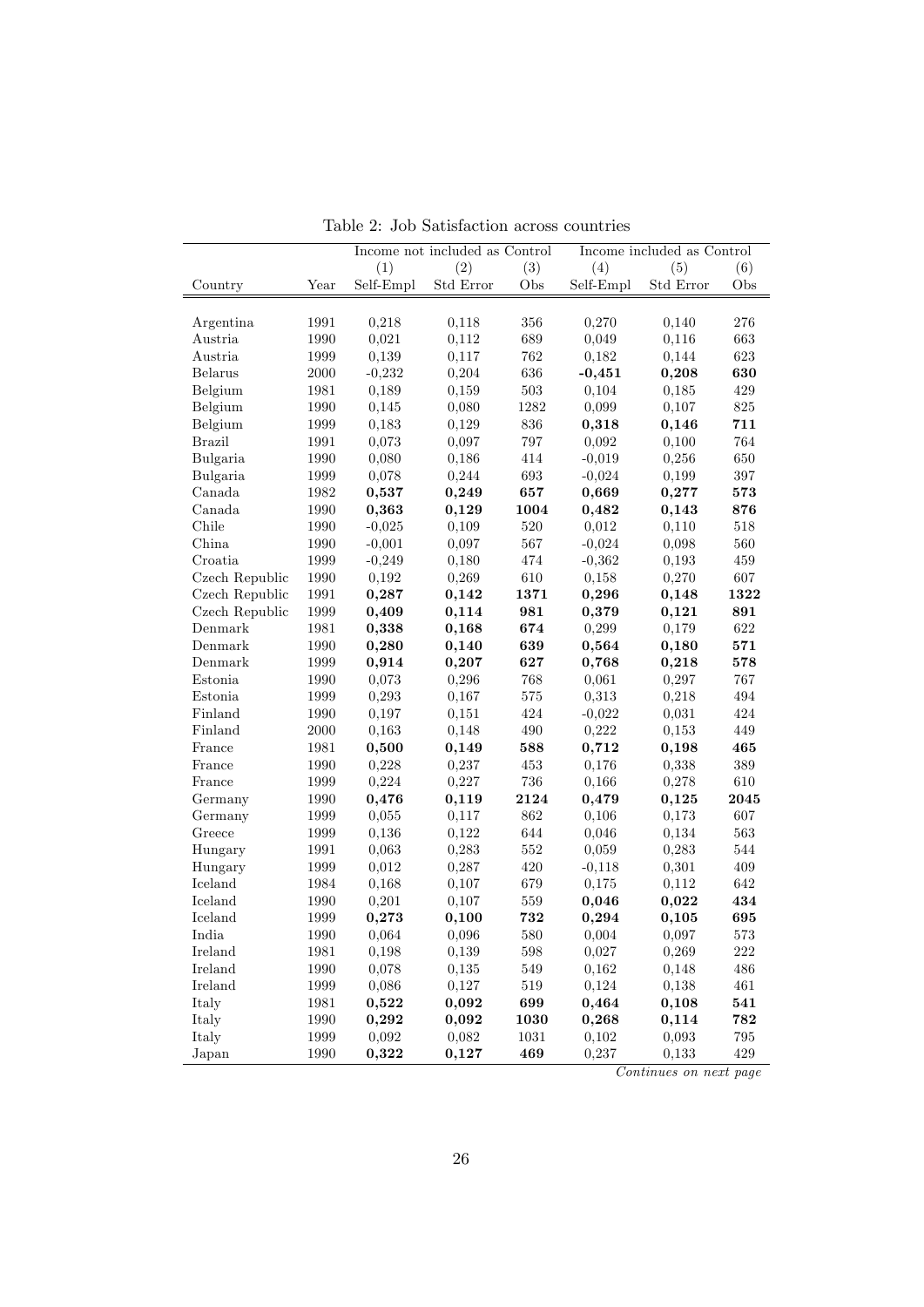|  |  | Table 2 continued |
|--|--|-------------------|
|--|--|-------------------|

|                                   |          | Income not included as Control |           |         | Income included as Control |           |      |
|-----------------------------------|----------|--------------------------------|-----------|---------|----------------------------|-----------|------|
|                                   |          | (1)                            | (2)       | (3)     | (4)                        | (5)       | (6)  |
| Country                           | Year     | Self-Empl                      | Std Error | Obs     | Self-Empl                  | Std Error | Obs  |
|                                   |          |                                |           |         |                            |           |      |
| Latvia                            | 1990     | 0,099                          | 0,224     | 697     | 0,113                      | 0,224     | 685  |
| Latvia                            | 1999     | $-0,327$                       | 0,298     | 455     | $-0,462$                   | 0,316     | 430  |
| Lithuania                         | 1990     | 0,552                          | 0,265     | 677     | 0,588                      | 0,285     | 650  |
| Lithuania                         | 1999     | $-0,583$                       | 0,244     | 513     | $-0,663$                   | 0,291     | 447  |
| Luxembourg                        | 1999     | 0,363                          | 0,220     | 589     | 0,469                      | 0,285     | 342  |
| Malta                             | 1983     | 0,520                          | 0,301     | $\,205$ | 1,023                      | 0,471     | 147  |
| Malta                             | 1999     | $-0,029$                       | 0,182     | 464     | $-0,145$                   | 0,206     | 352  |
| Mexico                            | 1990     | $-0,170$                       | 0,106     | 563     | $-0,172$                   | 0,107     | 541  |
| Netherlands                       | 1981     | 0,267                          | 0,211     | 480     | 0,089                      | 0,261     | 350  |
| Netherlands                       | 1990     | 0,445                          | 0,305     | 432     | 0,389                      | 0,334     | 358  |
| Netherlands                       | 1999     | 0,489                          | 0,130     | 631     | 0,495                      | 0,138     | 597  |
| Nigeria                           | 1990     | 0,063                          | 0,149     | 226     | $-0,029$                   | 0,156     | 203  |
| North Ireland                     | 1981     | 0,670                          | 0,371     | 165     | $-0,300$                   | 0,163     | 36   |
| North Ireland                     | 1990     | 1,242                          | 0,495     | 156     | 0,945                      | 0.674     | 122  |
| North Ireland                     | 1999     | 0,130                          | 0,141     | 464     | 0,142                      | 0,173     | 340  |
| Norway                            | 1982     | 0,263                          | 0,119     | 713     | 0,300                      | 0,127     | 684  |
| Norway                            | 1990     | 0,215                          | 0,108     | 845     | 0,314                      | 0,118     | 741  |
| Poland                            | 1989     | $-0,173$                       | 0,122     | 477     | $-0,232$                   | 0,123     | 474  |
| Poland                            | 1990     | $-0,075$                       | 0,116     | 567     | $-0,144$                   | 0,120     | 548  |
| Poland                            | 1999     | $-0,463$                       | 0,143     | 506     | $-0,475$                   | 0,144     | 495  |
| Portugal                          | 1990     | 0,224                          | 0,129     | 611     | 0,188                      | 0,132     | 585  |
| Portugal                          | 1999     | 0,237                          | 0,141     | 442     | NA                         | NA        | NA   |
| Romania                           | 1993     | 0,055                          | 0,179     | 551     | $-0,019$                   | 0,179     | 551  |
| Romania                           | 1999     | 0,296                          | 0,227     | 416     | 0,285                      | 0,238     | 388  |
| Russia                            | 1999     | 0,113                          | 0,164     | 1310    | 0,091                      | 0,176     | 1235 |
| Slovakia                          | 1990     | 0,109                          | 0,515     | 321     | 0,067                      | 0,516     | 320  |
| Slovakia                          | 1991     | 0,267                          | 0,224     | 708     | 0,166                      | 0,234     | 672  |
| Slovakia                          | 1999     | 0,244                          | 0,165     | 754     | $-0,021$                   | 0,182     | 707  |
| Slovenia                          | 1992     | 0,270                          | 0,202     | 567     | 0,192                      | 0,204     | 561  |
| Slovenia                          | 1999     | $-0,085$                       | 0,208     | 527     | 0,080                      | 0,332     | 366  |
| South Africa                      | 1990     | 0,192                          | 0,099     | 1056    | 0,206                      | 0,104     | 927  |
| Spain                             | 1981     | $_{0,277}$                     | 0,074     | 984     | 0,271                      | 0,077     | 897  |
| Spain                             | 1990     | 0,293                          | 0,067     | 1624    | 0,276                      | 0,074     | 1375 |
| Spain                             | 1999     | 0,299                          | 0,131     | 478     | 0,092                      | 0,175     | 319  |
| Sweden                            | 1982     | 0,327                          | 0,150     | 651     | 0,338                      | 0,160     | 619  |
| Sweden                            | 1990     | 0,408                          | 0,133     | 770     | NA                         | NA        | NA   |
| Sweden                            | 1999     | 0,709                          | 0,233     | 634     | 0,626                      | 0,240     | 621  |
| Turkey                            | $2001\,$ | $-0,078$                       | 0,118     | 369     | $-0,058$                   | 0,119     | 369  |
| UK                                | 1981     | 0,737                          | 0,224     | 678     | 0,590                      | 0,262     | 509  |
| UK                                | 1990     | 0,592                          | 0,129     | 838     | 0,593                      | 0,153     | 657  |
| $\ensuremath{\mathrm{UK}}\xspace$ | 1999     | 0,312                          | 0,210     | 434     | 0,146                      | 0,244     | 318  |
| Ukraine                           | 1999     | $-0,097$                       | 0,330     | $585\,$ | $-0,129$                   | 0,332     | 571  |
| US                                | 1982     | 0,506                          | 0,230     | 1317    | 0,577                      | 0,238     | 1262 |
| <b>US</b>                         | 1990     | 0,359                          | 0,161     | 1082    | 0,321                      | 0,168     | 1016 |

NOTE: This table reports the results of ordered probit regressions of job satisfaction on a dummy equal 1 if the individual is self-employed. Columns (1) and (4) report the estimated coefficients. In columns  $(1)-(3)$ , the controls are gender, age, age squared, education, marital status. In columns (4)-(6), income is also included in the controls. NA indicates that no observation on income is available for that country in that year. Coefficients significant at the  $5\%$  level ap $\gamma$  reported in bold.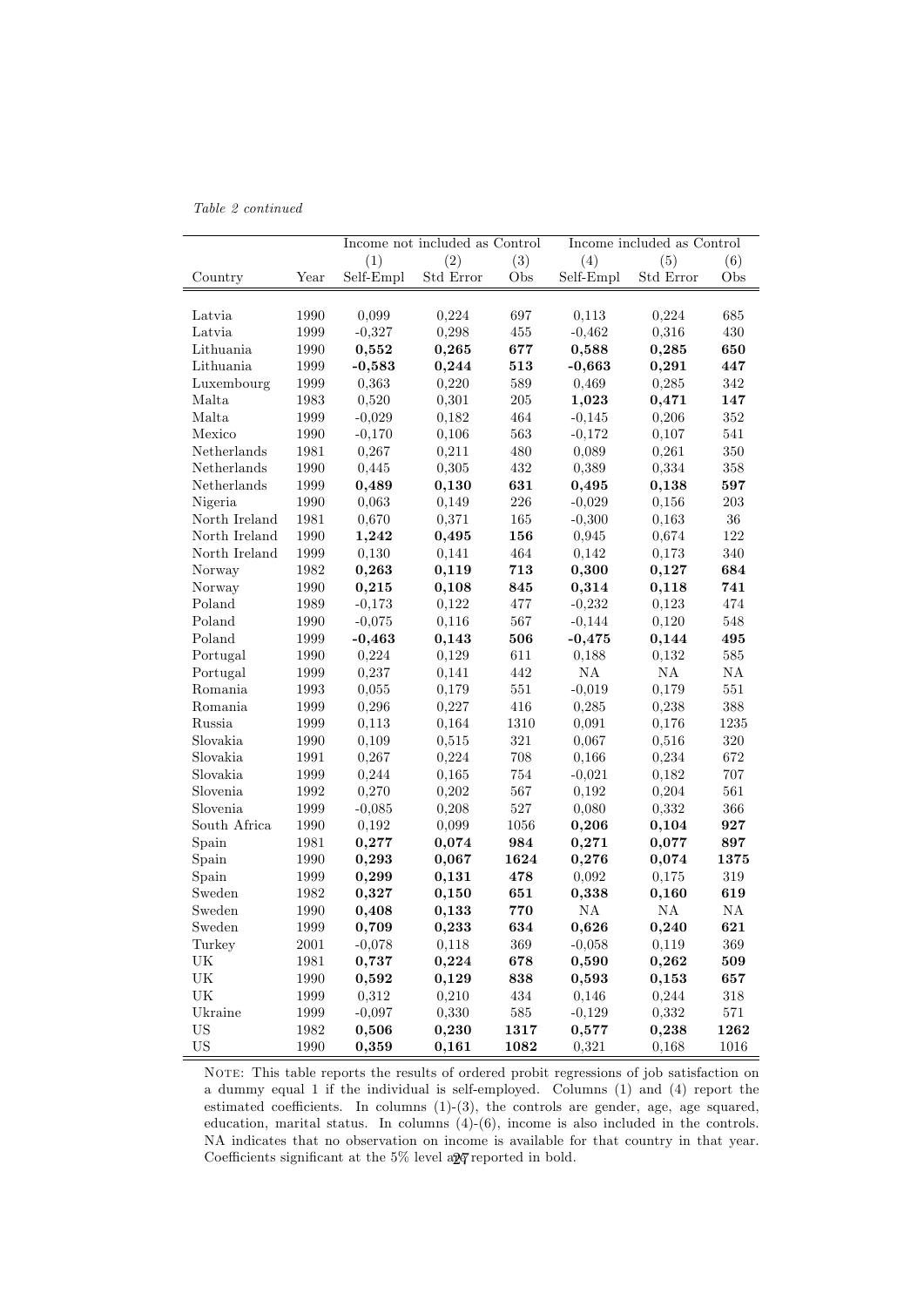HAPPY RICH FD GDP UNEMPL MINWAGE  $\begin{tabular}{lcl} HAPPY & & 1 \\ \hline RICH & & -0.03 \\ \end{tabular}$  $-0.0308*$  1  $\begin{tabular}{lllllll} \text{FD} & 0.4636^* & -0.2458^* & 1 \\ \text{GDP} & 0.4413^* & -0.1609^* & 0.6739^* \end{tabular}$  $\begin{tabular}{lllllll} GDP & 0.4413^* & -0.1609^* & 0.6739^* & 1 \\ UNEMPL & -0.0764^* & 0.2652^* & -0.3636^* & -0.4719^* \end{tabular}$ UNEMPL -0.0764\* 0.2652\* -0.3636\* -0.4719\* 1  $\hbox{MINWAGE} \quad \text{-} 0.3213^* \quad \text{-} 0.0160^* \quad \text{-} 0.3117^* \quad \text{-} 0.5300^* \qquad \text{0.3291}^* \qquad \qquad 1$ 

Table 3: Partial Correlations

NOTE: The table reports partial correlation coefficients. The star indicates significance at the  $1\%$  level. HAPPY is equal to the estimated coefficient on selfemployment, weighted by the inverse of its standard error, in an ordered probit regression with job satisfaction as dependent variable. RICH is equal to the estimated coefficient on self-employment, weighted by the inverse of its standard error, in an ordered probit regression with income as dependent variable. All regressions include gender, age, age squared, education, marital status as controls.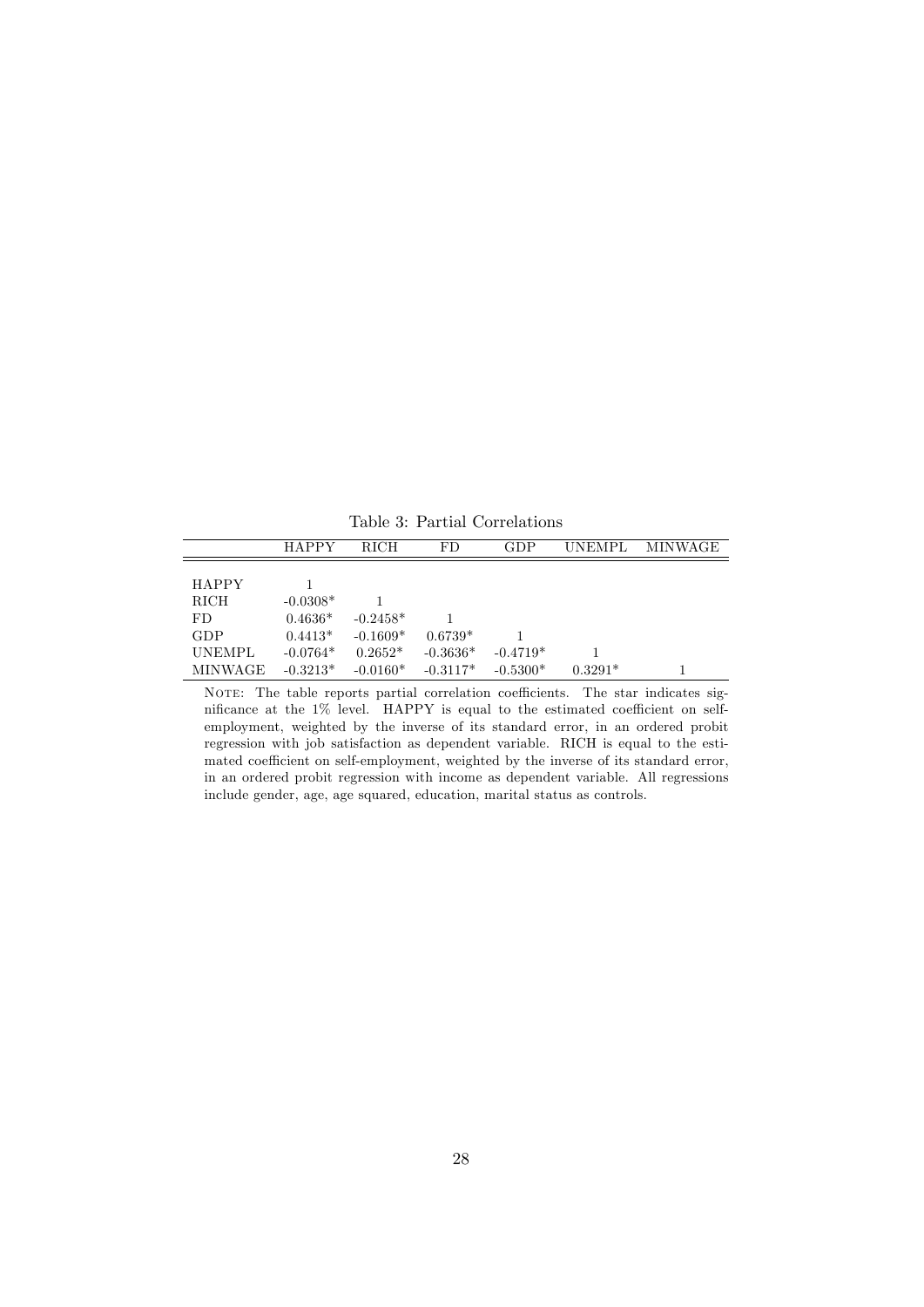|                      | $\overline{(1)}$        | $\overline{(2)}$        | $\overline{(3)}$        | (4)                     | $\overline{(5)}$        | $\overline{(6)}$        | $\overline{(7)}$        |
|----------------------|-------------------------|-------------------------|-------------------------|-------------------------|-------------------------|-------------------------|-------------------------|
| $FD*SE$              |                         | $0.4932***$<br>(0.1074) | $0.3091**$<br>(0.1390)  | $0.4535***$<br>(0.1109) | $0.4391***$<br>(0.1310) | $0.3829***$<br>(0.1308) |                         |
| BANK*SE              |                         |                         |                         |                         |                         |                         | $0.0278**$<br>(0.0141)  |
| $GDP*SE$             |                         |                         | $0.0101**$<br>(0.0047)  |                         |                         |                         | $0.0103***$<br>(0.0035) |
| GROWTH*SE            |                         |                         |                         | $-0.0112$<br>(0.0082)   |                         |                         |                         |
| UNEMP*SE             |                         |                         |                         |                         | 0.0048<br>(0.0087)      |                         |                         |
| REGULAT*SE           |                         |                         |                         |                         |                         | 0.0657<br>(0.0402)      |                         |
| $\rm SE$             | $0.3679***$<br>(0.0478) | 0.0496<br>(0.0910)      | 0.0426<br>(0.0916)      | 0.1095<br>(0.1015)      | 0.0625<br>(0.1519)      | $-0.2306$<br>(0.1984)   | 0.0823<br>(0.0900)      |
| Female               | 0.0004<br>(0.0233)      | 0.0028<br>(0.0253)      | 0.0077<br>(0.0258)      | 0.0057<br>(0.0261)      | $-0.0089$<br>(0.0295)   | 0.0063<br>(0.0253)      | 0.0050<br>(0.0250)      |
| Age                  | 0.0040<br>(0.0043)      | 0.0036<br>(0.0045)      | 0.0026<br>(0.0044)      | 0.0032<br>(0.0044)      | 0.0021<br>(0.0063)      | 0.0036<br>(0.0046)      | 0.0031<br>(0.0043)      |
| $(Age)^2$            | $0.0001***$<br>(0.0000) | $0.0001***$<br>(0.0000) | $0.0002***$<br>(0.0000) | $0.0001***$<br>(0.0000) | $0.0002**$<br>(0.0001)  | $0.0001***$<br>(0.0001) | $0.0002***$<br>(0.0000) |
| Married              | $0.1870***$<br>(0.0257) | $0.1904***$<br>(0.0281) | $0.1905***$<br>(0.0283) | $0.1905***$<br>(0.0285) | $0.1817***$<br>(0.0311) | $0.1884***$<br>(0.0285) | $0.1854***$<br>(0.0278) |
| Education            | $0.0305***$<br>(0.0067) | $0.0309***$<br>(0.0071) | $0.0312***$<br>(0.0072) | $0.0323***$<br>(0.0073) | $0.0302***$<br>(0.0080) | $0.0306***$<br>(0.0073) | $0.0307***$<br>(0.0071) |
| <b>Fixed Effects</b> | <b>YES</b>              | <b>YES</b>              | <b>YES</b>              | <b>YES</b>              | YES                     | <b>YES</b>              | YES                     |
| Observations         | 50510                   | 46873                   | 45996                   | 45550                   | 34836                   | 45855                   | 46353                   |
| R-squared            | 0.08                    | 0.08                    | 0.08                    | 0.08                    | 0.08                    | 0.07                    | 0.08                    |

Table 4: Financial Development and Job Satisfaction: Basic results

NOTE: This table reports the results of OLS regressions with job satisfaction as dependent variable. All regressions include country-year dummies. The coefficient estimates and the standard errors for FD\*SE are multiplied by 100. The coefficient estimates and the standard errors for  $GDP*SE$  are multiplied by 1000. Robust standard errors, clustered at the country-employment status level, are in brackets. \*, \*\* and \*\*\* denote rejection of the null hypothesis of the coefficient being equal to 0 at 10%, 5% and 1% significance level, respectively.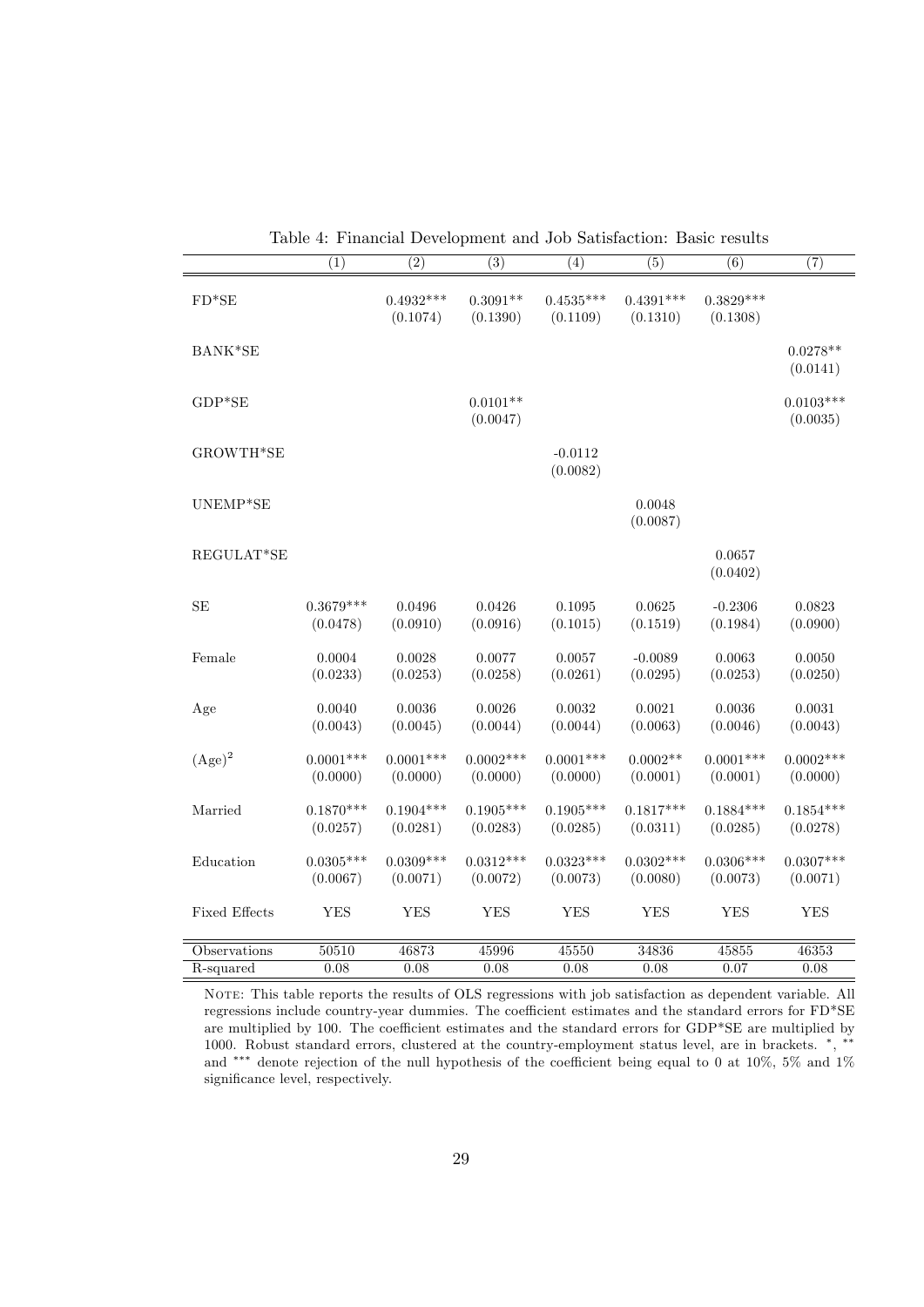|                      | $\overline{(1)}$ | $\overline{(2)}$ | $\overline{(3)}$ | (4)          | $\overline{(5)}$ | $\overline{(6)}$ |
|----------------------|------------------|------------------|------------------|--------------|------------------|------------------|
|                      |                  |                  |                  |              |                  |                  |
|                      |                  |                  |                  |              |                  |                  |
| $FD*SE$              | $0.7497**$       | $1.3359***$      | 1.3570           | $0.9582**$   | $1.0592***$      | $1.1922**$       |
|                      | (0.3337)         | (0.3188)         | (2.9899)         | (0.4369)     | (0.2826)         | (0.4711)         |
|                      |                  |                  |                  |              |                  |                  |
|                      |                  |                  |                  |              |                  |                  |
| SE                   | $-0.1891$        | $-0.5752**$      | $-0.6053$        | $-0.3232$    | $-0.3932**$      | $-0.4887$        |
|                      | (0.2287)         | (0.2248)         | (2.1437)         | (0.3179)     | (0.1969)         | (0.3609)         |
|                      |                  |                  |                  |              |                  |                  |
| Female               | 0.0044           | 0.0091           | 0.0116           | 0.0107       | 0.0093           | 0.0112           |
|                      | (0.0248)         | (0.0253)         | (0.0327)         | (0.0311)     | (0.0251)         | (0.0312)         |
|                      |                  |                  |                  |              |                  |                  |
| Age                  | 0.0026           | 0.0031           | $0.0086*$        | $0.0084*$    | 0.0030           | $0.0085*$        |
|                      | (0.0045)         | (0.0046)         | (0.0052)         | (0.0050)     | (0.0046)         | (0.0050)         |
|                      |                  |                  |                  |              |                  |                  |
| $Age-sq$             | $0.0001***$      | $0.0001***$      | 0.0001           | 0.0001       | $0.0001***$      | 0.0001           |
|                      | (0.0000)         | (0.0001)         | (0.0001)         | (0.0001)     | (0.0001)         | (0.0001)         |
|                      |                  |                  |                  |              |                  |                  |
| Married              | $0.1890***$      | $0.1855***$      | $0.2035***$      | $0.2033***$  | $0.1856***$      | $0.2034***$      |
|                      | (0.0269)         | (0.0276)         | (0.0336)         | (0.0336)     | (0.0276)         | (0.0336)         |
|                      |                  |                  |                  |              |                  |                  |
| Education            | $0.0348***$      | $0.0326***$      | $0.0253***$      | $0.0258***$  | $0.0328***$      | $0.0255***$      |
|                      | (0.0073)         | (0.0073)         | (0.0089)         | (0.0086)     | (0.0073)         | (0.0086)         |
|                      |                  |                  |                  |              |                  |                  |
| <b>Fixed Effects</b> | <b>YES</b>       | <b>YES</b>       | <b>YES</b>       | <b>YES</b>   | <b>YES</b>       | <b>YES</b>       |
|                      |                  |                  |                  |              |                  |                  |
|                      |                  |                  |                  |              |                  |                  |
|                      |                  |                  |                  |              |                  |                  |
| Instruments          | <b>TRUST</b>     | <b>BANK</b>      | <b>LEGAL</b>     | LEGAL        | <b>BANK</b>      | <b>LEGAL</b>     |
|                      |                  |                  |                  | <b>TRUST</b> | <b>TRUST</b>     | <b>BANK</b>      |
|                      |                  |                  |                  |              |                  |                  |
| F-stat               | 11.85            | 8.98             | 0.12             | 2.98         | 6.17             | 2.43             |
| Hansen J-test        |                  |                  |                  | 0.8717       | 0.1347           | 0.9492           |
|                      |                  |                  |                  |              |                  |                  |
|                      |                  |                  |                  |              |                  |                  |
| Observations         | 49101            | 47617            | 32566            | 32566        | 47617            | 32566            |
| R-squared            | 0.08             | 0.07             | 0.06             | 0.06         | 0.07             | 0.06             |

Table 5: Financial Development and Job Satisfaction: Instrumental Variables

NOTE: This table reports the results of IV regressions with job satisfaction as dependent variable. All regressions include country-year dummies. The coefficient estimates and the standard errors for FD\*SE are multiplied by 100. The F-statistic refers to the null hypothesis that the coefficient of the excluded instrument is equal to zero in the first stage. Hansen J-test reports the p-values of Hansen overidentification test, under the null hypothesis that the instruments are valid. Robust standard errors, clustered at the country-employment status level, are in brackets.  $\ast$ ,  $\ast \ast$  and  $\ast \ast \ast$  denote rejection of the null hypothesis of the coefficient being equal to 0 at 10%, 5% and 1% significance level, respectively.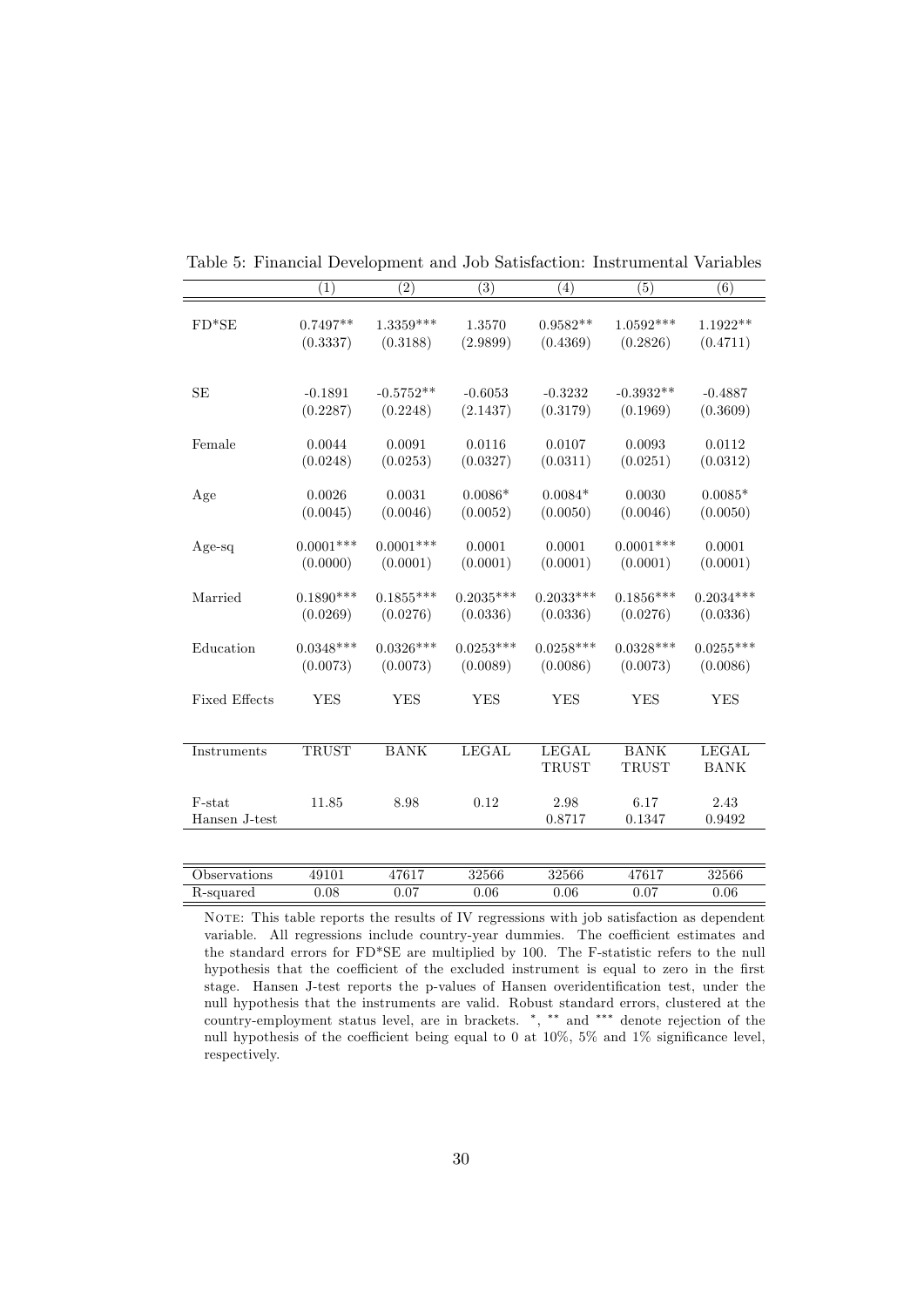|                      | FD          |             |             | <b>UNEMPL</b> |             | <b>MINWAGE</b> |             |
|----------------------|-------------|-------------|-------------|---------------|-------------|----------------|-------------|
| Sample               | Low         | High        | High        | Low           | High        | Low            | Full        |
|                      | (1)         | (2)         | (3)         | (4)           | (5)         | (6)            | (7)         |
|                      |             |             |             |               |             |                |             |
| $FD*SE$              | $0.8217**$  | 0.0747      | $0.5120**$  | 0.1477        | $0.6142***$ | $-0.3198$      | 2.4467***   |
|                      | (0.3476)    | (0.2238)    | (0.2546)    | (0.1779)      | (0.1816)    | (0.2054)       | (0.8745)    |
|                      |             |             |             |               |             |                |             |
| $GDP*SE$             | 0.0120      | 0.0063      | 0.0052      | $0.0129*$     | 0.0052      | $-0.0076$      | $0.0084*$   |
|                      | (0.0074)    | (0.0056)    | (0.0055)    | (0.0067)      | (0.0079)    | (0.0088)       | (0.0047)    |
|                      |             |             |             |               |             |                |             |
| $(FD^*SE)^2$         |             |             |             |               |             |                | $-2.5535**$ |
|                      |             |             |             |               |             |                | (1.0127)    |
| $(FD^*SE)^3$         |             |             |             |               |             |                | $0.8337**$  |
|                      |             |             |             |               |             |                | (0.3308)    |
|                      |             |             |             |               |             |                |             |
| SE                   | $-0.1703$   | 0.3164      | $-0.0362$   | 0.1401        | $-0.1288$   | $0.9351***$    | $-0.3846*$  |
|                      | (0.1370)    | (0.2067)    | (0.1392)    | (0.1628)      | (0.0867)    | (0.2352)       | (0.2025)    |
|                      |             |             |             |               |             |                |             |
| Female               | 0.0262      | $-0.0126$   | 0.0030      | 0.0140        | 0.0063      | $-0.0071$      | 0.0072      |
|                      | (0.0389)    | (0.0293)    | (0.0360)    | (0.0352)      | (0.0376)    | (0.0442)       | (0.0260)    |
|                      |             |             |             |               |             |                |             |
| Age                  | 0.0080      | $-0.0026$   | $-0.0003$   | 0.0064        | 0.0000      | 0.0042         | 0.0025      |
|                      | (0.0072)    | (0.0061)    | (0.0055)    | (0.0085)      | (0.0061)    | (0.0075)       | (0.0044)    |
|                      |             |             |             |               |             |                |             |
| Age-sq               | 0.0001      | $0.0002***$ | $0.0002***$ | 0.0001        | $0.2342***$ | $0.1243***$    | $0.0002***$ |
|                      | (0.0001)    | (0.0001)    | (0.0001)    | (0.0001)      | (0.0408)    | (0.0339)       | (0.0000)    |
| Married              | $0.1951***$ | $0.1848***$ | $0.2255***$ | $0.1332***$   | $0.0002**$  | $0.0002*$      | $0.1902***$ |
|                      | (0.0383)    | (0.0371)    | (0.0370)    | (0.0404)      | (0.0001)    | (0.0001)       | (0.0283)    |
|                      |             |             |             |               |             |                |             |
| Education            | $0.0392***$ | $0.0238**$  | $0.0474***$ | 0.0048        | $0.0369***$ | 0.0204         | $0.0313***$ |
|                      | (0.0106)    | (0.0104)    | (0.0095)    | (0.0076)      | (0.0099)    | (0.0121)       | (0.0072)    |
|                      |             |             |             |               |             |                |             |
| <b>Fixed Effects</b> | <b>YES</b>  | YES         | <b>YES</b>  | ${\rm YES}$   | <b>YES</b>  | ${\rm YES}$    | <b>YES</b>  |
|                      |             |             |             |               |             |                |             |
| Observations         | 23359       | 22637       | 28737       | 17259         | 26182       | 14756          | 45996       |
| R-squared            | 0.09        | 0.07        | 0.08        | 0.07          | 0.06        | $0.06\,$       | 0.08        |

Table 6: Financial Development and Job Satisfaction: Non-linear effects

NOTE: This table reports the results of OLS regressions with job satisfaction as dependent variable. All regressions include country-year dummies. In columns (1)-(2), Low FD and High FD indicate that the sample is restricted to countries respectively below and above the median value of FD in our sample (equal to 71.78). Similarly, in columns (3)-(4), High UNEMPL and Low UNEMPL indicate that the sample is restricted to countries respectively above and below the median value of UNEMPL in our sample (equal to 8.2); and in columns  $(5)-(6)$ , High MINWAGE and Low MINWAGE indicate that the sample is restricted to countries respectively with and without a mandatory minimum wage. The coefficient estimates and the standard errors for FD\*SE are multiplied by 100. The coefficient estimates and the standard errors for GDP\*SE are multiplied by 1000. Robust standard errors, clustered at the country-employment status level, are in brackets. \*, \*\* and \*\*\* denote rejection of the null hypothesis of the coefficient being equal to 0 at 10%, 5% and 1% significance level, respectively.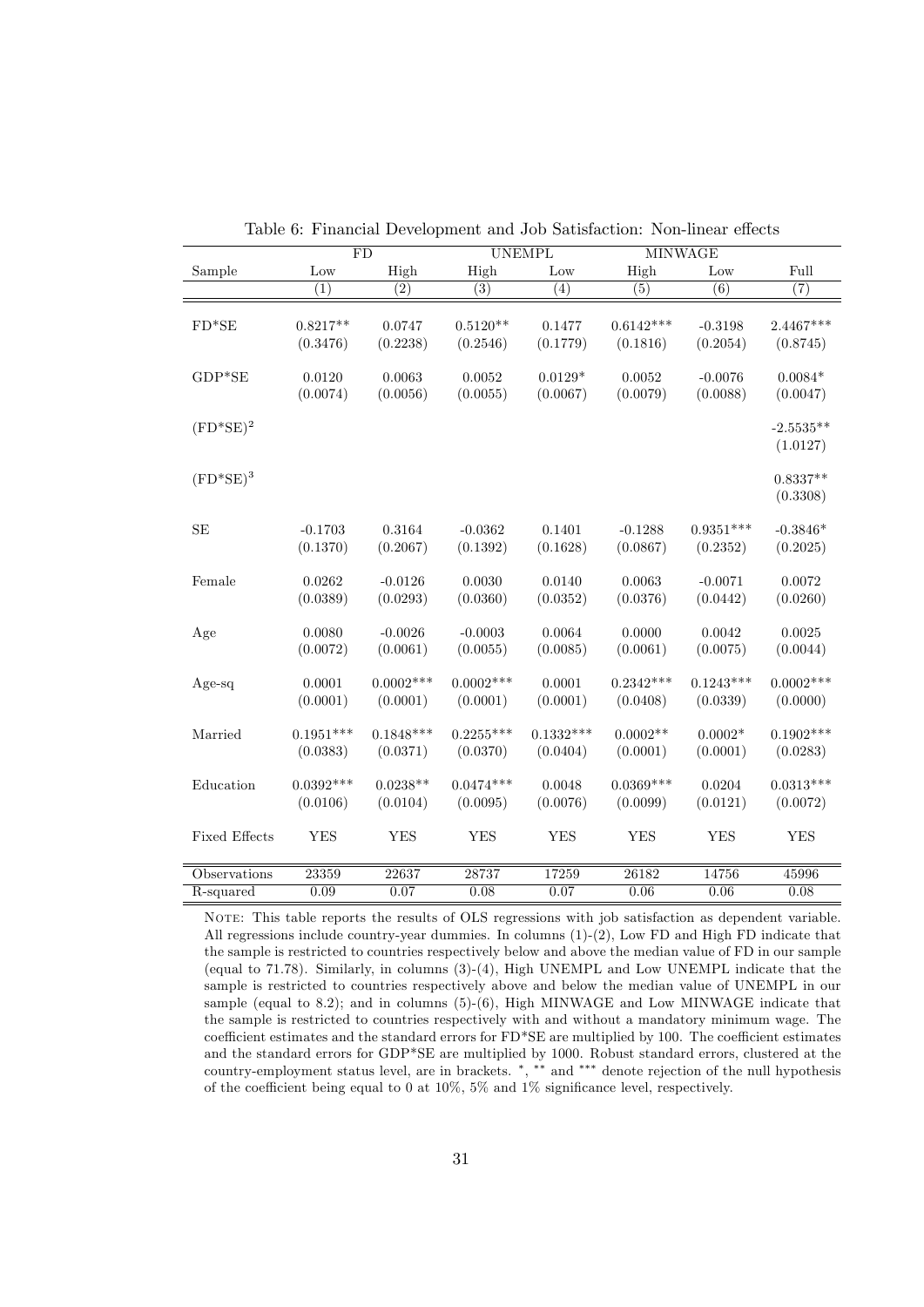| Sample               | $\overline{\mathrm{Full}}$ | Low FD                  | High FD                 | $\overline{\mathrm{Full}}$ | Low FD                   | High FD                  |
|----------------------|----------------------------|-------------------------|-------------------------|----------------------------|--------------------------|--------------------------|
|                      | (1)                        | (2)                     | (3)                     | (4)                        | (5)                      | (6)                      |
| $FD*SE$              |                            | $0.9113**$<br>(0.3576)  | $-0.0249$<br>(0.2366)   |                            | 0.4510<br>(0.3431)       | 0.1818<br>(0.2117)       |
| $GDP*SE$             |                            | $0.0153*$<br>(0.0079)   | 0.0090<br>(0.0058)      |                            | 0.0136<br>(0.0087)       | $0.0124***$<br>(0.0045)  |
| Income               | $0.1037***$<br>(0.0097)    | $0.1142***$<br>(0.0135) | $0.0944***$<br>(0.0145) |                            |                          |                          |
| Independence         |                            |                         |                         | $0.3418***$<br>(0.0089)    | $0.3287***$<br>(0.0123)  | $0.3513***$<br>(0.0124)  |
| SE                   | $0.3259***$<br>(0.0506)    | $-0.2866**$<br>(0.1347) | $0.3645*$<br>(0.1858)   | $-0.3372***$<br>(0.0471)   | $-0.7240***$<br>(0.1442) | $-0.6136***$<br>(0.1873) |
| Female               | 0.0001<br>(0.0250)         | 0.0325<br>(0.0433)      | $-0.0170$<br>(0.0292)   | $0.1067***$<br>(0.0216)    | $0.1444***$<br>(0.0336)  | $0.0772**$<br>(0.0308)   |
| Age                  | 0.0031<br>(0.0045)         | 0.0056<br>(0.0082)      | $-0.0037$<br>(0.0061)   | $-0.0181***$<br>(0.0042)   | $-0.0155**$<br>(0.0062)  | $-0.0241***$<br>(0.0067) |
| $(Age)^2$            | $0.0002***$<br>(0.0001)    | 0.0001<br>(0.0001)      | $0.0002***$<br>(0.0001) | $0.0003$ ***<br>(0.0000)   | $0.0003***$<br>(0.0001)  | $0.0004***$<br>(0.0001)  |
| Married              | $0.1111***$<br>(0.0292)    | $0.1175**$<br>(0.0454)  | $0.1012**$<br>(0.0414)  | $0.1186***$<br>(0.0239)    | $0.1409***$<br>(0.0331)  | $0.1070***$<br>(0.0360)  |
| Education            | $0.0114*$<br>(0.0058)      | $0.0198*$<br>(0.0099)   | 0.0036<br>(0.0083)      | $-0.0197***$<br>(0.0055)   | $-0.0179**$<br>(0.0087)  | $-0.0181**$<br>(0.0079)  |
| <b>Fixed Effects</b> | <b>YES</b>                 | <b>YES</b>              | <b>YES</b>              | <b>YES</b>                 | YES                      | <b>YES</b>               |
| Observations         | 43873                      | 20526                   | 18976                   | 50049                      | 23107                    | 22519                    |
| R-squared            | 0.09                       | 0.10                    | 0.08                    | 0.23                       | 0.23                     | 0.24                     |

Table 7: Financial Development and Job Satisfaction: Mechanisms

NOTE: This table reports the results of OLS regressions with job satisfaction as dependent variable. All regressions include country-year dummies. Low FD and High FD indicate that the sample is restricted to countries respectively below and above the median value of FD in our sample (equal to 71.78). The coefficient estimates and the standard errors for  $FD*SE$ are multiplied by 100. The coefficient estimates and the standard errors for  $GDP*SE$  are multiplied by 1000. Robust standard errors, clustered at the country-employment status level, are in brackets.  $\alpha$ ,  $\alpha$ ,  $\alpha$ ,  $\alpha$  and  $\alpha$ ,  $\alpha$  denote rejection of the null hypothesis of the coefficient being equal to 0 at 10%, 5% and 1% significance level, respectively.